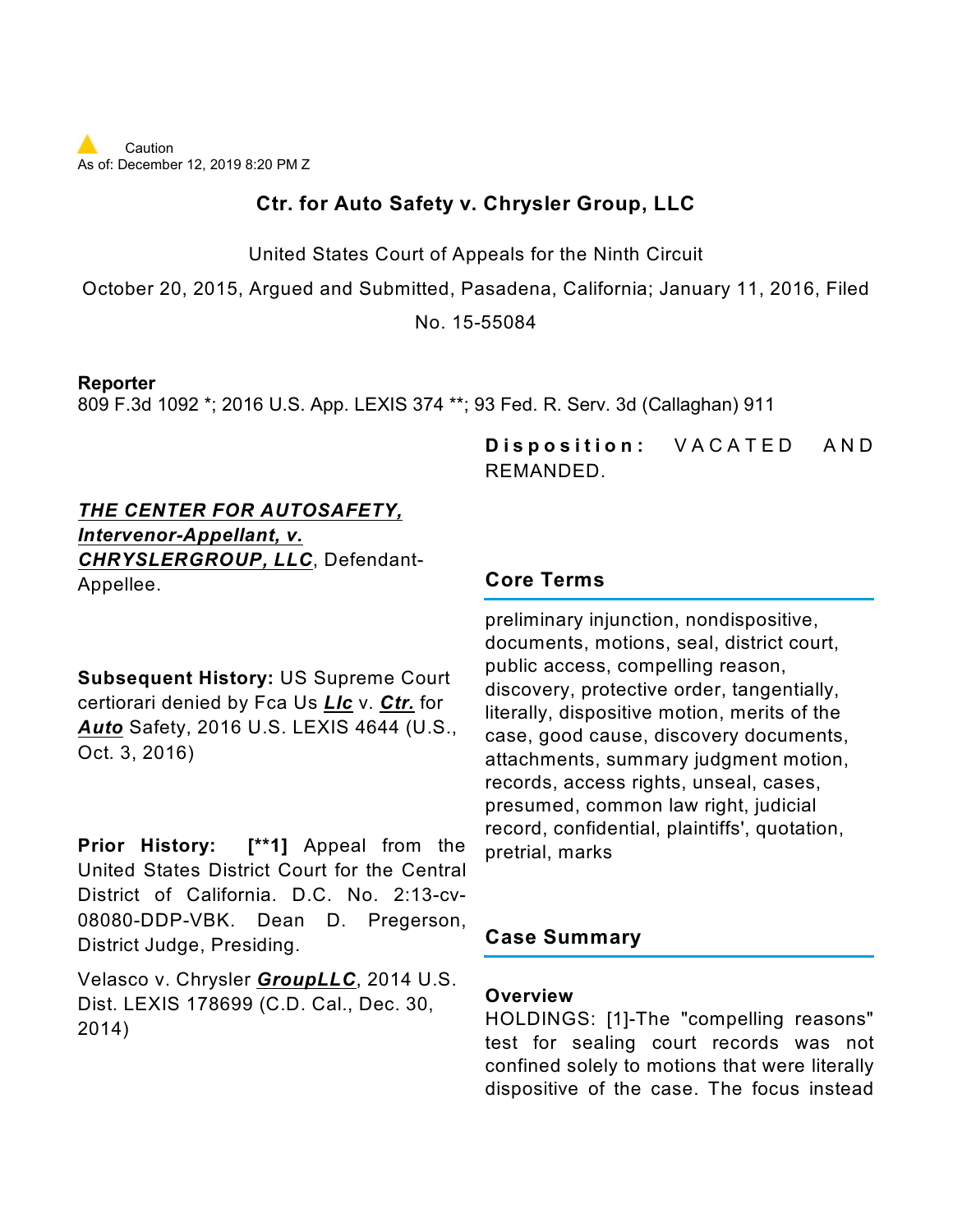### Gerald Clark Page 2 of 22 Civil Procedure > Appeals > Appellate

was on whether the motion at issue was more than tangentially related to the underlying cause of action; [2]-A motion for a preliminary injunction filed in a product liability case against an automobile manufacturer was more than tangentially related to the merits of the case, as the motion sought a portion of the relief that was sought in the underlying complaint. The "good cause" discovery exception therefore did not apply.

### **Outcome**

Order vacated; case remanded.

### **LexisNexis® Headnotes**

Civil Procedure > Appeals > Standards of Review > Abuse of Discretion

Governments > Courts > Court Records

Civil Procedure > Appeals > Standards of Review > De Novo Review

Civil Procedure > Appeals > Standards of Review > Questions of Fact & Law

Civil Procedure > Discovery & Disclosure > Discovery > Protective Orders

### *HN1*[ ] **Standards of Review, Abuse of Discretion**

A court of appeals reviews a district court's decision to unseal court records for an abuse of discretion. Where the district court's decision turns on a legal question, however, its underlying legal determination is subject to de novo review.

Jurisdiction > Collateral Order Doctrine

Civil Procedure > Discovery & Disclosure > Discovery > Protective Orders

Civil Procedure > Appeals > Appellate Jurisdiction > Final Judgment Rule

### *HN2*[ ] **Appellate Jurisdiction, Collateral Order Doctrine**

An order denying a motion to unseal or seal documents is appealable either as a final order under 28 U.S.C.S. § 1291 or as a collateral order.

Civil Procedure > Judicial Officers > Judges > Discretionary Powers

Governments > Courts > Court Records

Evidence > Inferences & Presumptions > Presumptions > Particul ar Presumptions

Evidence > Inferences & Presumptions > Presumptions > Rebutt al of Presumptions

### *HN3*[ ] **Judges, Discretionary Powers**

It is clear that the courts of this country recognize a general right to inspect and copy public records and documents, including judicial records and documents. A court starts with a strong presumption in favor of access to court records. The presumption of access is based on the need for federal courts, although independent—indeed, particularly because they are independent—to have a measure of accountability and for the public to have confidence in the administration of justice. Accordingly, a party seeking to seal a judicial record then bears the burden of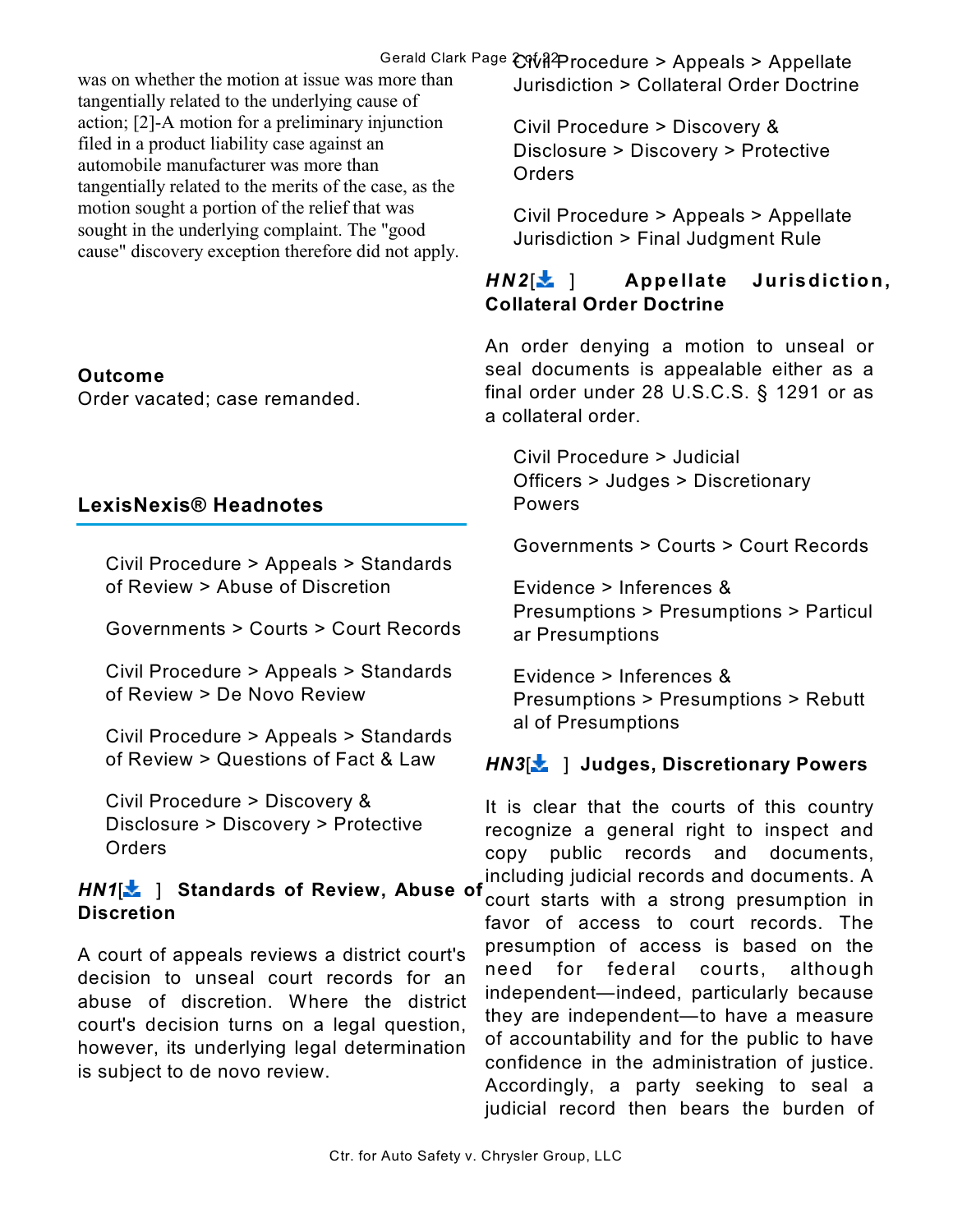meeting the "compelling reasons" standard. reason and articulates the factual basis for its ruling, without relying on hypothesis or conjecture. The court must then conscientiously balance the competing<br>interests of the public and the party who seeks to keep certain judicial records a "compelling reason" is best left to the sound discretion of the trial court. Examples include when a court record might be used to gratify private ð spite or promote public scandal, to circulate business information that might harm a this strong presumption by overcoming this strong presumption by meeting the "compelling reasons" standard. Under this stringent standard, a court may Under this stringent standard, a court may seal records only when it finds a compelling seal records only when it finds a compelling reason and articulates the factual basis for its ruling, without relying on hypothesis or conjecture. The court must then conscientiously balance the competing interests of the public and the party who seeks to keep certain judicial records secret. What constitutes a "compelling reason" is best left to the sound discretion of the trial court. Examples include when a court record might be used to gratify private spite or promote public scandal, to circulate libelous statements, or as sources of business information that might harm a sources as litigant's competitive standing. litigant's competitive standing. constitutes  $\overline{5}$ statements, secret. What overcoming libelous

Disclosure > Discovery > Protective Disclosure > Discovery > Protective Civil Procedure > Discovery & Civil Procedure > Discovery & Orders

Presumptions > Presumptions > Particul Presumptions > Presumptions > Particul Evidence > Inferences & Evidence > Inferences & ar Presumptions ar Presumptions

Governments > Courts > Court Records Governments > Court Records

### *HN4*[ ] **Discovery, Protective Orders** HN4[ $\pm$  ] Discovery, Protective Orders

access to court records, the U.S. Court of Appeals for the Ninth Circuit has carved out a discovery motion unrelated to the "good cause" standard. The "good cause"<br>language comes from Fed. R. Civ. P.  $\sigma$ protective orders in the discovery process: The court may, for good cause, issue an undue burden or expense. Fed. R. Civ. P.<br>26(c). Applying a strong presumption of an exception for sealed materials attached merits of a case. Under this exception, a order to protect a party or person from annoyance, embarrassment, oppression, or Despite the strong preference for public Despite the strong preference for public access to court records, the U.S. Court of Appeals for the Ninth Circuit has carved out an exception for sealed materials attached to a discovery motion unrelated to the merits of a case. Under this exception, a party need only satisfy the less exacting party need only satisfy the less exacting "good cause" standard. The "good cause" language comes from Fed. R. Civ. P.  $26(c)(1)$ , which governs the issuance of protective orders in the discovery process: The court may, for good cause, issue an order to protect a party or person from annoyance, embarrassment, oppression, or undue burden or expense. Fed. R. Civ. P. 26(c). Applying a strong presumption of  $26(c)(1)$ , which governs the issuance strong presumption 26(c). Applying a  $\overline{5}$ 

not decided should be shielded from the public undermine, and possibly court to fashion protective orders, and thereby undermine Rule 26(c). Discovery is largely conducted in private as a matter of There is no tradition of public access to a trial court to would be incongruous with the goals of the access to documents a court has already access to documents a court has already decided should be shielded from the public would surely undermine, and possibly eviscerate, the broad power of the district eviscerate, the broad power of the district thereby undermine Rule 26(c). Discovery is largely conducted in private as a matter of modern practice, so the public is not presumed to have a right of access to it. presumed to have a right of access to it. There is no tradition of public access to discovery, and requiring a trial court to scrutinize carefully public claims of access court to fashion protective orders, and scrutinize carefully public claims of access would be incongruous with the goals of the modern practice, so the public is discovery, and requiring discovery process. discovery process. would surely

Governments > Courts > Court Records Governments > Court Records

# *HN5*[ ] **Courts, Court Records**

When deciding what test to apply to a motion to unseal a particular court filing—the presumptive "compelling reasons" standard or the "good cause" exception—the U.S. Court of Appeals for the Ninth Circuit has sometimes deployed the terms "dispositive" and "nondispositive."

Governments > Court Records

# *HN6*[ ] **Courts, Court Records**

Most litigation in a case is not literally "dispositive," but nevertheless involves important issues and information to which the U.S. Court of Appeals for the Ninth Circuit's case law demands the public should have access. To only apply the compelling reasons test to the narrow category of "dispositive motions" goes against the long held interest in ensuring the public's understanding of the judicial process and of significant public events. Such a reading also contradicts Ninth Circuit precedent, which presumes that the "compelling reasons" standard applies to most judicial records. When using the **HV5[** $\pm$  ] Courts, Court Records<br>
When deciding what test to apply to a<br>
motion to unseal a particular court<br>
motion to unseal a particular court<br>
exception—the U.S. Court of Appeals for<br>
the Ninth Circuit has sometimes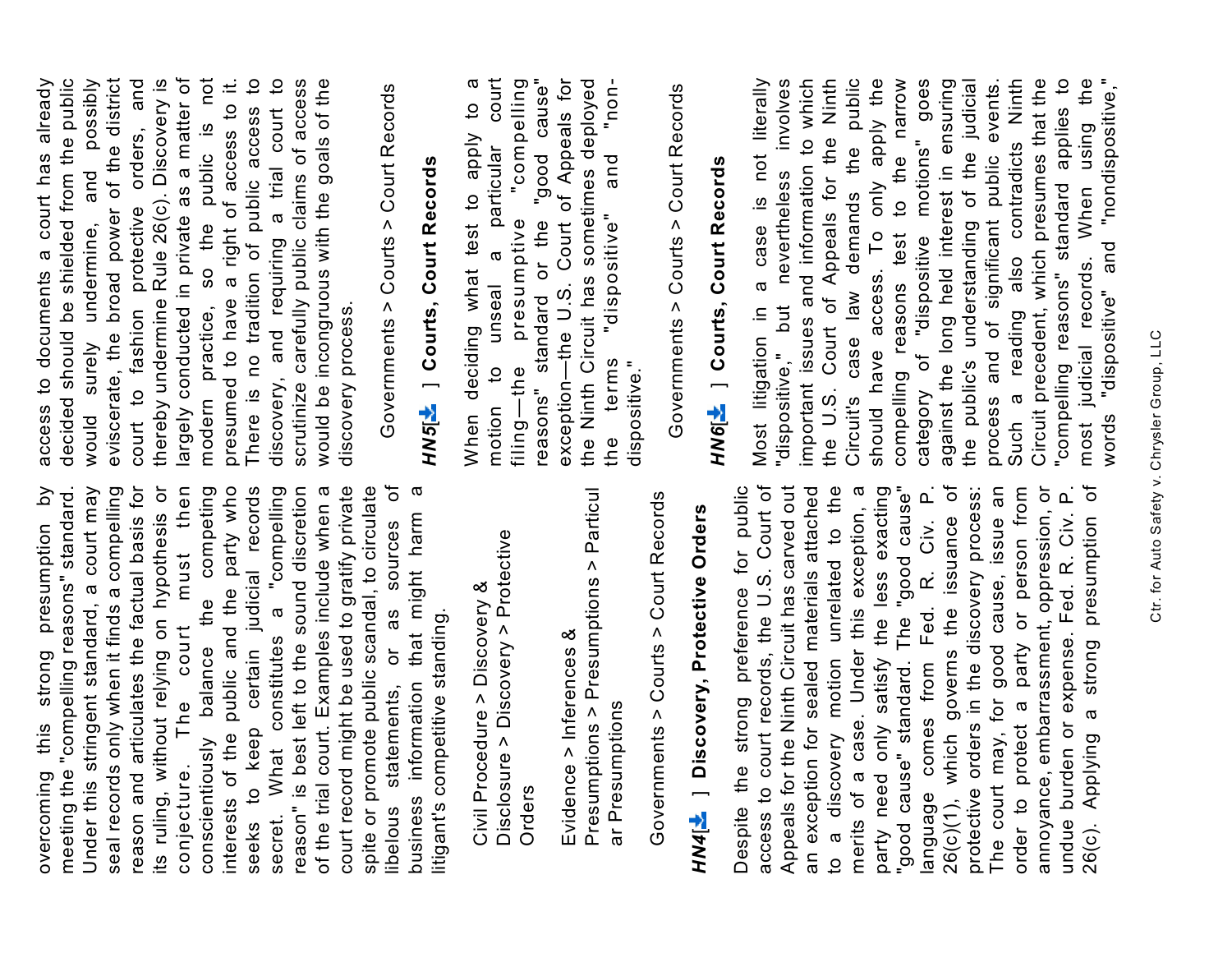the Ninth Circuit did not intend for these descriptions to morph into mechanical classifications. Rather, these descriptive terms are indicative of when a certain test should apply. For example, there is a "good reason" why the public interest in accessing nondispositive motions is not as strong as dispositive motions: because nondispositive motions are often unrelated, or only tangentially related, to the underlying cause of action. This statement implicitly acknowledges that nondispositive motions are not always unrelated to the underlying cause of action.

Governments > Courts > Court Records

### **HN7[** $\frac{1}{2}$  ] Courts, Court Records

Nothing in Phillips ex rel. Estates of Byrd v. Gen. Motors Corp. contemplates that the right of public access to court records would be limited solely to literally dispositive motions. The focus in all of the U.S. Court of Appeals for the Ninth Circuit's cases is on whether the motion at issue is more than tangentially related to the underlying cause of action. It is true that nondispositive motions are sometimes not related, or only tangentially related, to the merits of a case, as in Phillips. But plenty of technically nondispositive motions—including routine motions in limine—are strongly correlative to the merits of a case.

Civil Procedure > Appeals > Appellate Jurisdiction > Interlocutory Orders

Civil

Procedure > Remedies > Injunctions > Preliminary & Temporary Injunctions

### *HN8*[ ] **Appellate Jurisdiction ,** such as those passed between the parties **Interlocutory Orders**

A motion for preliminary injunction frequently requires the court to address the

merits of a case, which often includes the presentation of substantial evidence. A motion for preliminary injunction may even, as a practical matter, determine the outcome of a case. In fact, because motions for preliminary injunctions are so significant, they are one of the few categories of motions that may be heard as interlocutory appeals. In certain circumstances, an appellate court may even choose to decide the merits of the case on an appeal from a motion for preliminary injunction as to the applicable rule of law.

Constitutional Law > The Judiciary

Governments > Courts > Court Records

Evidence > Inferences & Presumptions > Presumptions > Particul ar Presumptions

### *HN9*[ ] **Constitutional Law, The Judiciary**

The case law of various circuits rejects a mechanistic rule to determine when the presumption of public access to court records applies. In the U.S. Court of Appeals for the Second Circuit, for example, the weight given to the presumption of access is governed by the role of the material at issue in the exercise of U.S. Const. art. III judicial power and the resultant value of such information to those monitoring the federal courts. Documents submitted to the court exist on a "continuum," spanning those that play a role in determining litigants' substantive rights, which are afforded "strong weight," to those that play only a negligible role in performance of U.S. Const. art. III duties in discovery, which lie beyond the presumption's reach. Similarly, in the U.S. Court of Appeals for the First Circuit, the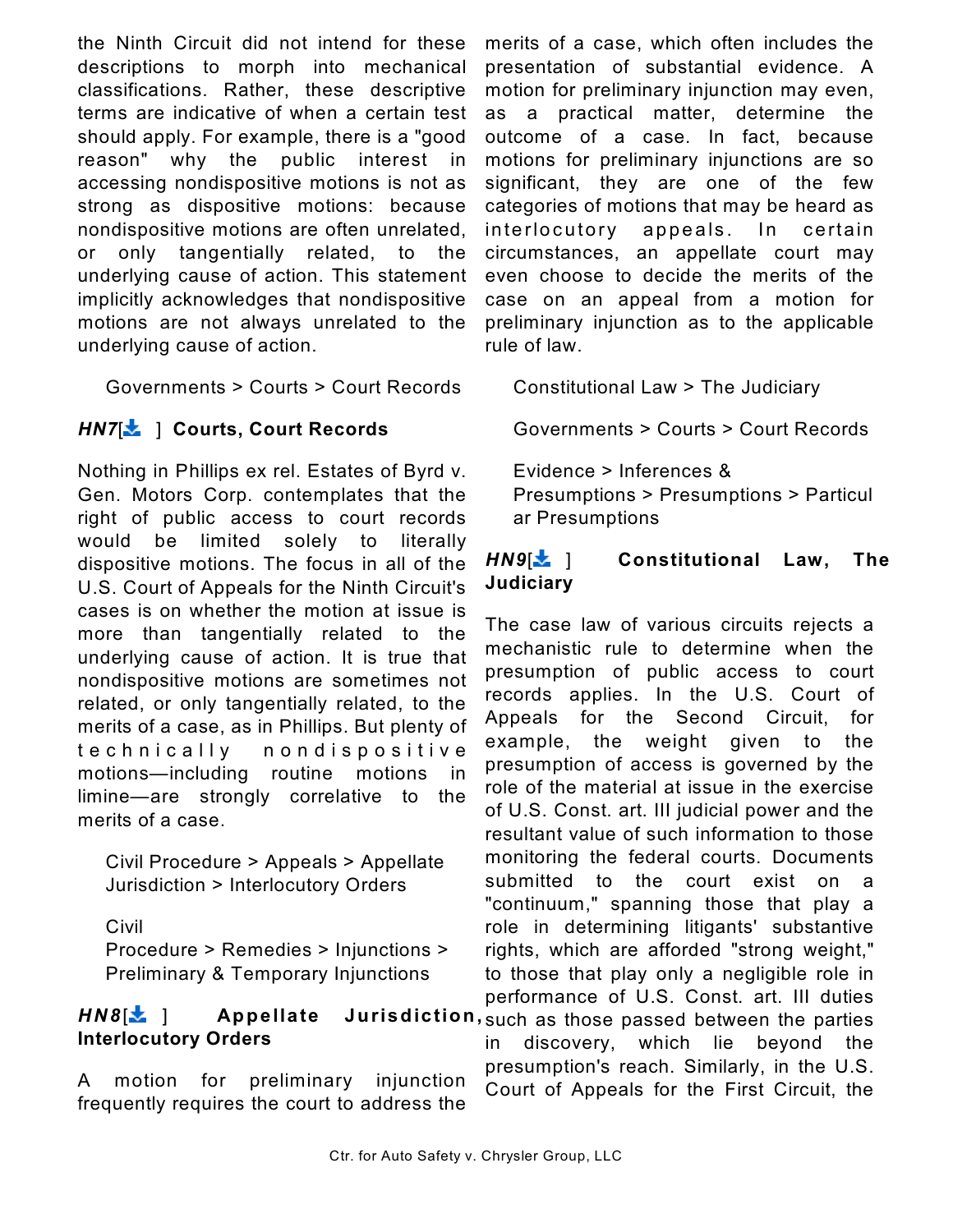public has a right of access to materials on which a court relies in determining the litigants' substantive rights which are distinguished from those that relate merely to the judge's role in management of the trial and therefore play no role in the adjudication process.

Civil Procedure > Pleading & Practice > Motion Practice

Governments > Courts > Court Records

Evidence > Inferences &

Presumptions > Presumptions > Particul ar Presumptions

### *HN10*[ ] **Pleading & Practice, Motion Practice**

For purposes of the presumption of public access to court records, the U.S. Courts of Appeals for the Third and Eleventh Circuits directly reject a literal divide between dispositive and nondispositive motions. According to the Third Circuit, there is a presumptive right of access to pretrial motions of a nondiscovery nature, whether preliminary or dispositive, and the material filed in connection therewith. No reason is seen to distinguish between material submitted in connection with a motion for summary judgment and material submitted in connection with a motion for preliminary injunction. The rationale is that the presumption should apply to any motion related to a matter which the public has a right to know about and evaluate. Similarly, in the Eleventh Circuit, material filed in connection with any substantive pretrial motion, unrelated to discovery, is subject to the common law right of access, whether or not characterized as dispositive.

Civil Procedure > Judicial Officers > Magistrates > Duties & Powers

Constitutional Law > The Judiciary

Civil

Procedure > Remedies > Injunctions > Preliminary & Temporary Injunctions

### *HN11*[ ] **Magistrates, Duties & Powers**

Given that preliminary injunctions are "extraordinary and drastic" remedies, they may certainly affect litigants' substantive rights. They also invoke important U.S. Const. art. III powers, so much so that magistrate judges may not even rule upon them, 28 U.S.C.S. § 636(b)(1)(A).

Civil

Procedure > Remedies > Injunctions > Preliminary & Temporary Injunctions

Evidence > Inferences & Presumptions > Presumptions > Particul ar Presumptions

Governments > Courts > Court Records

### *HN12*[ ] **Injunctions, Preliminary & Temporary Injunctions**

Case law is replete with examples of motions for preliminary injunctions that reflect the need for the public right of access—to provide the public with a more complete understanding of the judicial system and a better perception of its fairness. Motions for preliminary injunctions have been utilized to: test the boundaries of equal protection; police the separation of powers in times of domestic and global instability; protect one of the most valuable rights, the right to retain United States citizenship; and even determine life or death. People in an open society do not demand infallibility from their institutions with respect to such issues, but it is difficult for them to accept what they are prohibited from observing. In light of the strong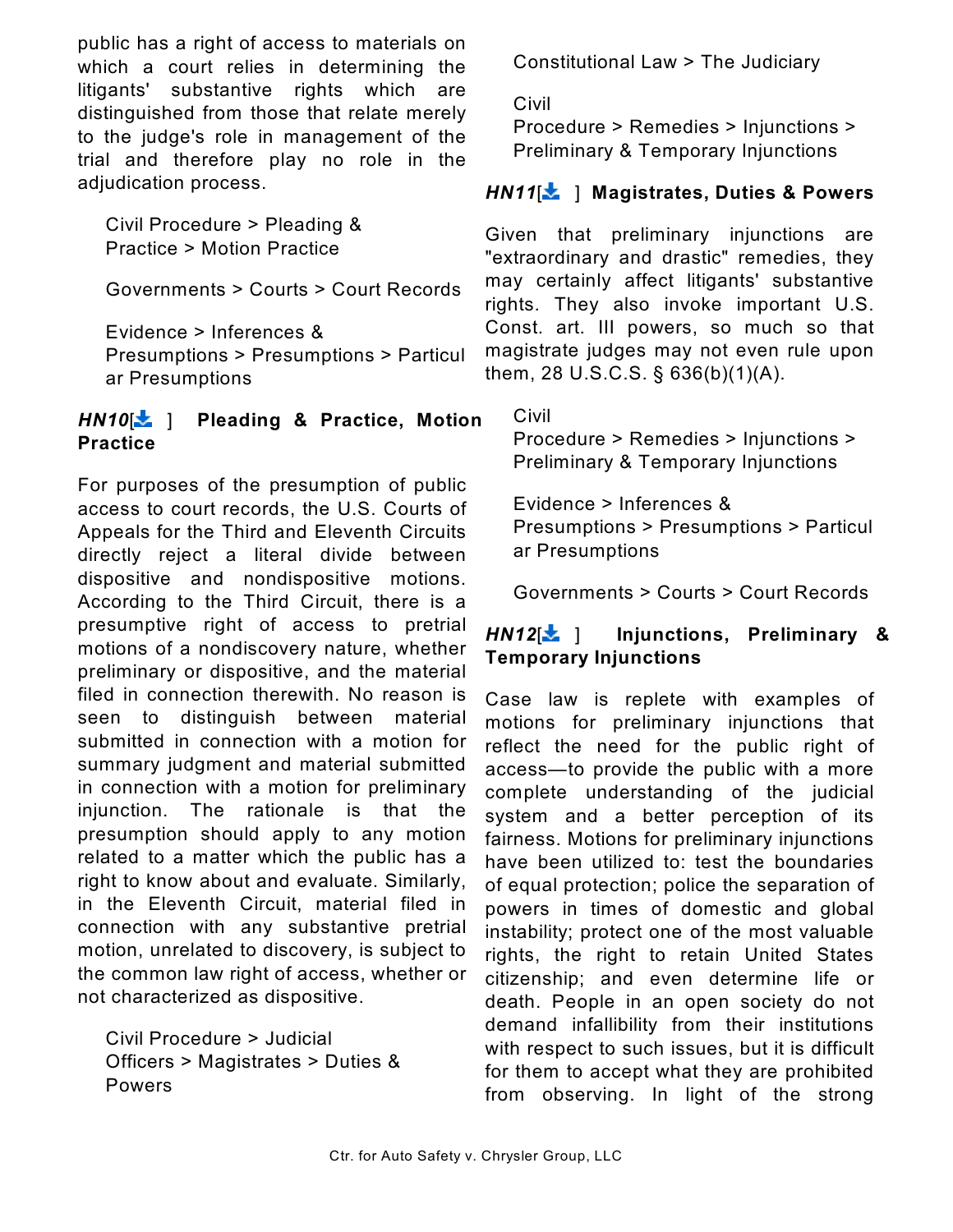presumption, these impactful motions should not be categorically shielded from the public right of access.

Civil Procedure > Pleading & Practice > Motion Practice

Governments > Courts > Court Records

### **Practice**

Public access to filed motions and their attachments does not merely depend on whether the motion is technically "dispositive." Rather, public access will turn on whether the motion is more than tangentially related to the merits of a case. While many technically nondispositive motions will fail this test, some will pass. This reading of the public access cases is consistent with the U.S. Court of Appeals for the Ninth Circuit's own case law, and more importantly, comports with the old tradition of ensuring public access which antedates the Constitution and is now beyond dispute.

Civil Procedure > Remedies > Injunctions > Preliminary & Temporary Injunctions

Civil Procedure > Judicial Officers > Magistrates > Pretrial Referrals

### *HN14*[ ] **Injunctions, Preliminary & Temporary Injunctions**

The U.S. Court of Appeals for the Ninth Circuit considers motions for preliminary injunctions "dispositive" in the context of magistrate jurisdiction. A magistrate judge may hear and determine any pretrial matter pending before the court except a motion for injunctive relief, for judgment on the pleadings, for summary judgment, to dismiss or quash an indictment or

*HN13*[ ] **Pleading & Practice, Motion** while, in general, other matters are noninformation made by the defendant, to suppress evidence in a criminal case, to dismiss or to permit maintenance of a class action, to dismiss for failure to state a claim upon which relief can be granted, and to involuntarily dismiss an action. 28 U.S.C.S. § 636(b)(1)(A). Those matters listed in 28 U.S.C.S. § 636(b)(1)(A) are dispositive dispositive.

> Civil Procedure > Pleading & Practice > Motion Practice

Governments > Courts > Court Records

### *HN15*[ ] **Pleading & Practice, Motion Practice**

The common law right of access to court records promotes the public interest in understanding the judicial process itself and the bases or explanations for a court's decision. Nothing in the U.S. Court of Appeals for the Ninth Circuit's precedent suggests that the right of access turns on any particular result. Papers filed in connection with a motion are not entitled to be shielded from public access merely because the district court denied the motion rather than granted it.

Civil Procedure > Pleading & Practice > Pleadings

Governments > Courts > Court Records

### *HN16*[ ] **Pleading & Practice, Pleadings**

Permitting the public's right of access to court records to turn on what relief a pleading seeks—rather than on the relevance of the pleading—elevates form too far beyond substance and over reads language in the U.S. Court of Appeals for the Ninth Circuit's case law. Ninth Circuit precedent, which always has focused on whether the pleading is more than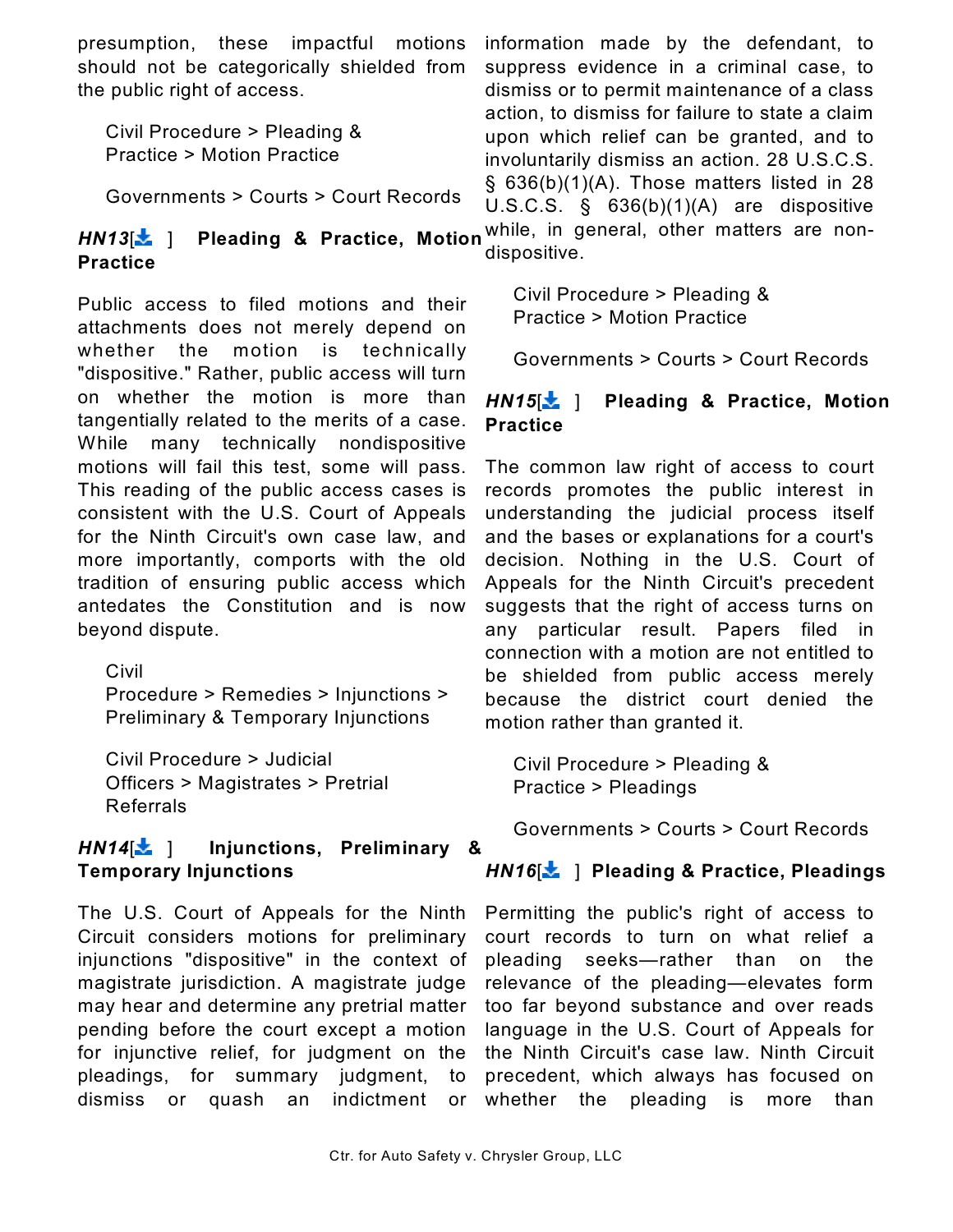tangentially related to the merits, recognizes this essential point. To hold otherwise would permit the discovery "exception" to swallow the public access rule.

### **Summary:**

### **SUMMARY**\*\*

### **Sealed Documents**

The panel vacated the district court's order denying The *Center* for *Auto* Safety's motions to intervene and unseal documents filed to support and oppose a motion for preliminary injunction in a putative class action between Chrysler *Group*, *LLC* and certain named plaintiffs, and remanded for further proceedings.

A party seeking to seal a judicial record bears the burden of overcoming a strong presumption in favor of access to court records by showing "compelling reasons," and the court must then balance the compelling interests of the public and the party seeking to keep the judicial record secret. Under an exception for sealed materials attached to a discovery motion unrelated to the merits of a case, a party seeking to seal the record need only satisfy a less exacting "good cause" standard. When deciding what test to apply to a motion to unseal a particular **[\*\*2]** court filing - the presumptive "compelling reasons" standard or the "good cause" exception - the court has often deployed the terms "dispositive" and "nondispositive."

The panel presumed that the instant motion

\*

for preliminary injunction was technically nondispositive. The panel held that public access to filed motions and their attachments did not depend on whether the motion was technically "dispositive;" but rather, public access turned on whether the motion was more than tangentially related to the merits of the case. The panel concluded that plaintiffs' motion for preliminary injunction was more than tangentially related to the merits. The panel remanded for the district court to consider the documents under the compelling reasons standard.

Concurring, District Judge Sessions wrote separately to express his belief that reversal was warranted even under the binary approach endorsed by the dissent because the preliminary injunction at issue was literally "dispositive" of plaintiffs' request that Chrysler issue notice to its customers.

Judge Ikuta dissented because she believed that the majority opinion overruled circuit precedent and vitiated Fed. R. Civ. P. 26(c). Judge Ikuta would employ the "binary **[\*\*3]** approach" which holds that the public's presumed right of access applied to sealed discovery documents attached to a dispositive motion, but did not apply to sealed discovery documents attached to a nondispositive motion.

**Counsel:** Jennifer D. Bennett (argued) and Leslie A. Bailey, Public Justice PC, Oakland, California, for Intervenor-Appellant.

Thomas H. Dupree, Jr. (argued) and Sarah G. Boyce, Gibson, Dunn & Crutcher LLP, Washington, D.C.; Kathy A. Wisniewski,

This summary constitutes no part of the opinion of the court. It \* has been prepared by court staff for the convenience of the reader.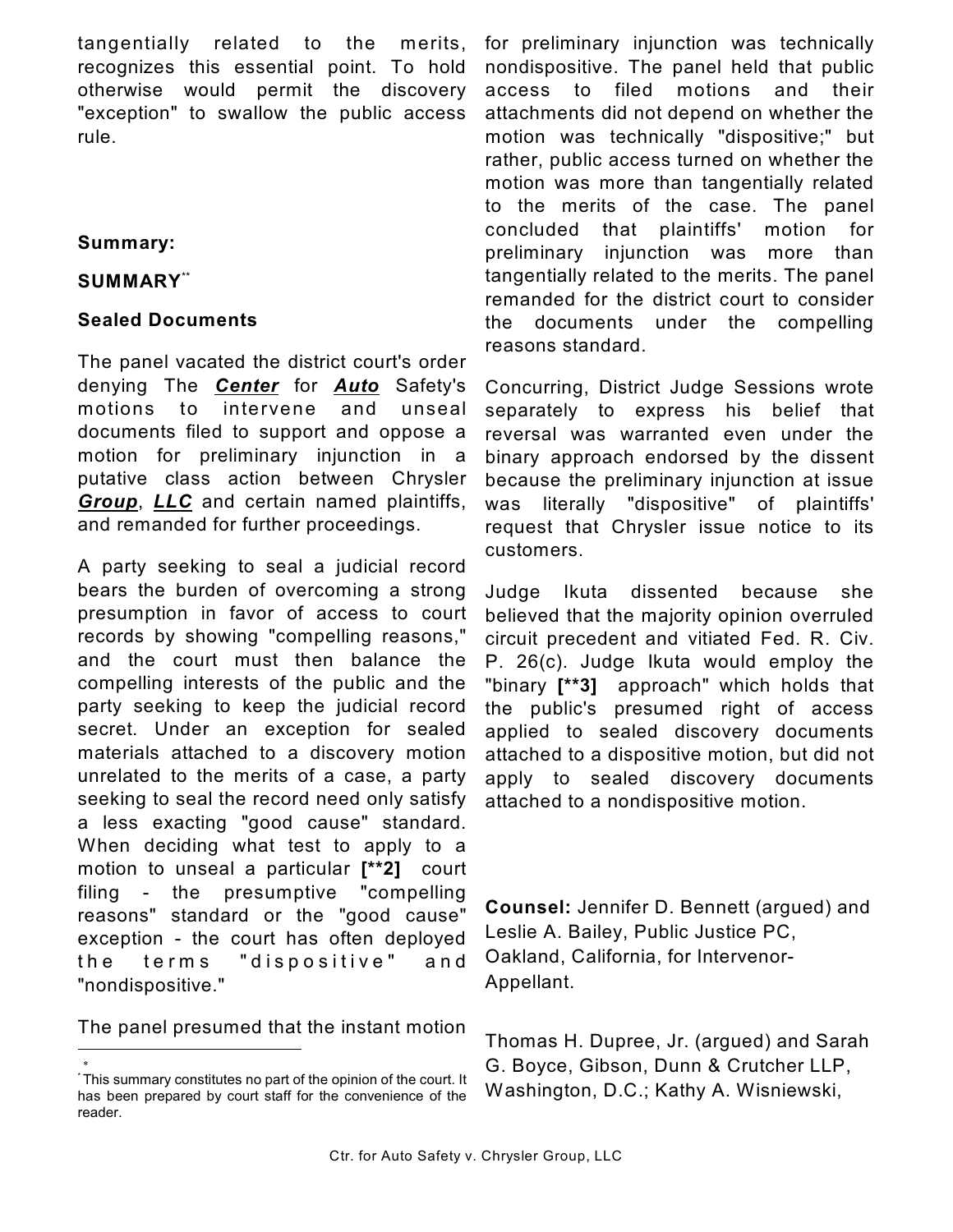John W. Rogers, and Stephen A. D'Aunoy, Thompson Coburn LLP, St. Louis, Missouri; Rowena Santos, Thompson Coburn LLP, Los Angeles, California, for Defendant-Appellee.

**Judges:** Before: Sandra S. Ikuta and John B. Owens, Circuit Judges and William K. Sessions,<sup>\*</sup> District Judge. Opinion by Judge Owens. SESSIONS, District Judge, concurring. IKUTA, Circuit Judge, dissenting.

**Opinion by:** John B. Owens

### **Opinion**

\*

 **[\*1094]** OWENS, Circuit Judge:

The *Center* for *Auto* Safety (CAS) appeals from the district court's order denying CAS's motions to intervene and unseal documents filed in a putative class action lawsuit between Chrysler *Group*, *LLC* (Chrysler) and certain **[\*\*4]** named plaintiffs. Because the district court applied the incorrect standard when evaluating the motion **[\*1095]** to unseal these documents, we vacate and remand for further proceedings.

### **I. FACTUAL BACKGROUND AND PROCEDURAL HISTORY**

In 2013, plaintiffs filed a putative class action alleging defects in a part found in certain Chrysler vehicles.<sup>1</sup> As part of the discovery process, the parties entered into a stipulated protective order. The protective order permitted each party to designate certain documents as "confidential," and required any party that later wished to attach a "confidential" document to a court pleading to apply to do so under seal.

In 2014, plaintiffs moved for a preliminary injunction to require Chrysler to notify the proposed class of the alleged risks its vehicles presented. Plaintiffs and Chrysler attached "confidential" discovery documents to their memoranda supporting and opposing the motion. Consistent with the stipulated protective order, both parties applied to the district court to file the documents under seal, and the district court granted the motions. The **[\*\*5]** district court eventually denied the motion for preliminary injunction.

Shortly before the district court denied plaintiffs' motion for preliminary injunction, CAS filed motions to intervene and unseal the "confidential" documents filed to support and oppose the motion for preliminary injunction. CAS argued that only "compelling reasons" could justify keeping these documents under seal, while Chrysler contended that it need only show "good cause" to keep them from the public's view.

The district court reviewed the relevant Ninth Circuit case law and other district courts' attempts to apply it to a motion for preliminary injunction. While ordinarily a party must show "compelling reasons" to keep a court document under seal, *Kamakana v. City & County of Honolulu*, 447 F.3d 1172, 1178 (9th Cir. 2006), the district court relied on language in our cases which provides that when a party is

1

The Honorable William K. Sessions III, District Judge for the U.S. District Court for the District of Vermont, sitting by designation.

We express no opinion on the merits of the underlying lawsuit, including whether the part in question was defective.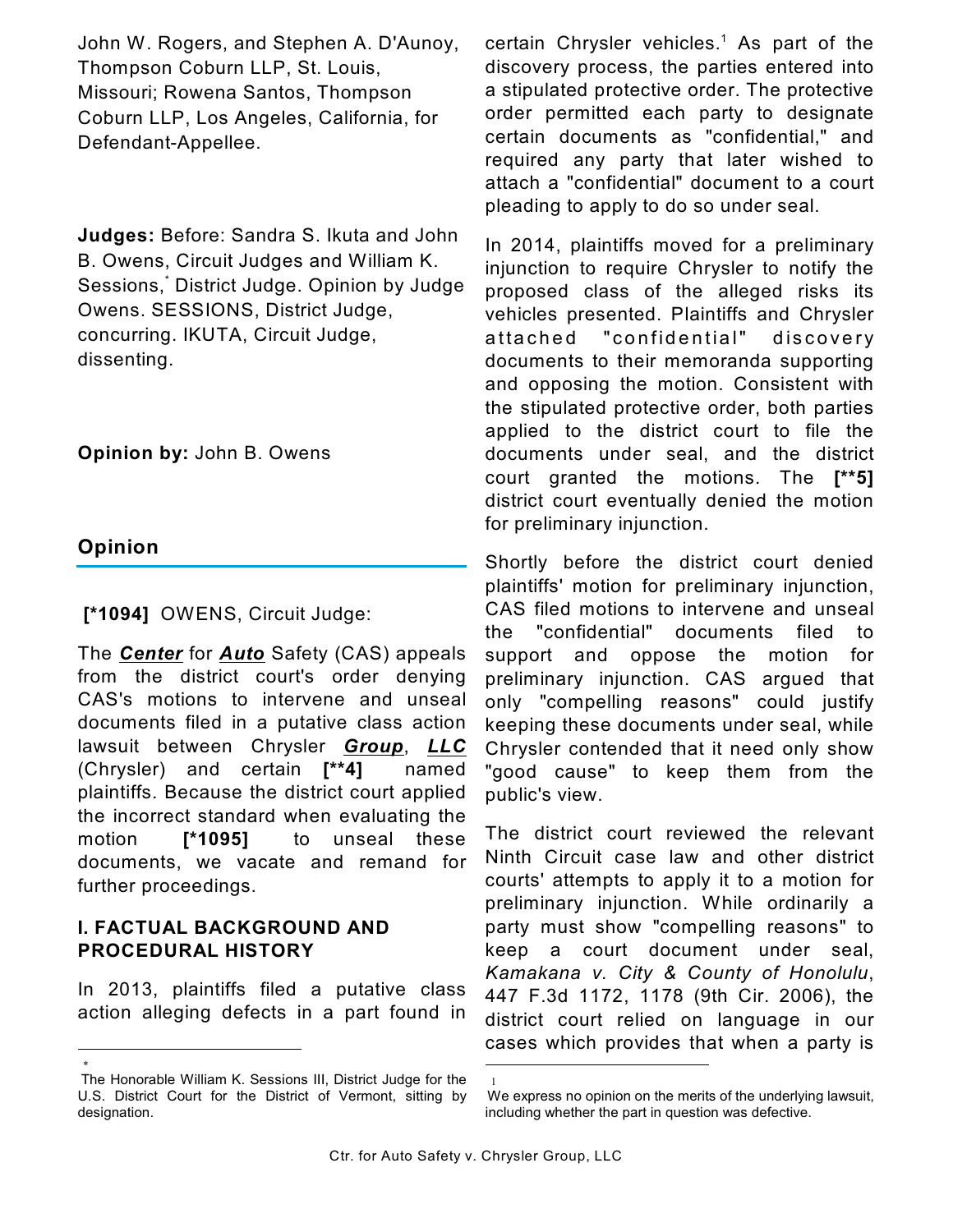attempting to keep records attached to a "non-dispositive" motion under seal, it need only show "good cause," *id.* at 1180. While recognizing that "[t]here is little clarity as to what, exactly, constitutes a 'dispositive' motion," and that our circuit has not articulated the difference between a dispositive and nondispositive motion,<sup>2</sup> [\*1096] the district court decided to read "dispositive" to mean that **[\*\*6]** unless the motion could literally lead to the "*final* determination on some issue," a party need show only good cause to keep attached documents under seal. That was especially true in this case, the district court believed, as the motion for preliminary injunction here sought "notice of potential

 $\mathfrak{Z}$ 

Others, like the district court here, *Velasco v. Chrysler Grp., LLC*, 2014 U.S. Dist. LEXIS 178699, 2014 WL 7404590, at \*6 (C.D. Cal. Dec. 30, 2014), have applied the good cause standard. *See Hanginout, Inc. v. Google, Inc.*, 2014 U.S. Dist. LEXIS 40429, 2014 WL 1234499, at \*1 (S.D. Cal. Mar. 24, 2014); *In re Nat'l Sec. Telecomms. Records Litig.*, 2007 U.S. Dist. LEXIS 14473, 2007 WL 549854, at \*3-4 (N.D. Cal. Feb. 20, 2007); *Reilly v. MediaNews Grp. Inc.*, 2007 U.S. Dist. LEXIS 8139, 2007 WL 196682, at \*1-2 (N.D. Cal. Jan. 24, 2007).

The dissent argues that our decision is unfair to Chrysler, as Chrysler should have been able to "confidently rely on the district court's protective order" to shield **[\*\*7]** these documents from public scrutiny. Dissent at 33. The sharp disagreement in our district courts about the application of our precedent to motions for preliminary injunction suggests that the result here is neither unfair nor unexpected.

problems . . . to thousands of purchasers," and "was not a motion to temporarily grant the relief ultimately sought in [the] underlying suit." Accordingly, the district court found that the motion for preliminary injunction here was nondispositive, applied the good cause standard to the documents filed under seal, and concluded that good cause existed to keep them from the public's view.<sup>3</sup>

### **II. STANDARD OF REVIEW**

HN1<sup>[2</sup>] We review a district court's decision to unseal court records for an abuse of discretion. *Blum v. Merrill Lynch Pierce Fenner & Smith, Inc.*, 712 F.3d 1349, 1352 (9th Cir. 2013). Where "the district court's decision turns on a legal question, however, its underlying legal determination is subject to *de novo* review." *San Jose Mercury News, Inc. v. U.S. Dist. Court—N.D. Cal. (San Jose*), 187 F.3d 1096, 1100 (9th Cir. 1999).

"We have jurisdiction because*HN2*[ ] an order denying a motion to unseal or seal documents is appealable either as a final order under 28 U.S.C. § 1291 or as a collateral order." *Oliner v. Kontrabecki*, 745 F.3d 1024, 1025 (9th Cir. 2014) (internal quotation marks and citation omitted).

### **III. ANALYSIS**

### **A. Standard to File Documents Under Seal**

 $H N3$ <sup> $\uparrow$ </sup> ] "It is clear that the courts of this country recognize a general right to inspect and copy public records and **[\*\*8]**

District courts have understandably struggled with our use of the term "dispositive" in these circumstances. Many courts have applied the compelling reasons standard to motions for preliminary injunctions or temporary restraining orders. *See United Tactical Sys., LLC v. Real Action Paintball, Inc.*, 2015 U.S. Dist. LEXIS 7168, 2015 WL 295584, at \*2 (N.D. Cal. Jan. 21, 2015); *Gamez v. Gonzalez*, 2013 U.S. Dist. LEXIS 4102, 2013 WL 127648, at \*2 (E.D. Cal. Jan 9, 2013); *Melaleuca Inc. v. Bartholomew*, 2012 U.S. Dist. LEXIS 168938, 2012 WL 5931690, at \*2 (D. Idaho Nov. 27, 2012); *FTC v. AMG Servs., Inc.*, 2012 U.S. Dist. LEXIS 116058, 2012 WL 3562027, at \*2 (D. Nev. Aug 15, 2012); *Apple, Inc. v. Samsung Elecs. Co.*, 2012 U.S. Dist. LEXIS 99945, 2012 WL 2936432, at \*3 (N.D. Cal. July 18, 2012); *Selling Source, LLC v. Red River Ventures, LLC*, 2011 U.S. Dist. LEXIS 49664, 2011 WL 1630338, at \*4-5 (D. Nev. Apr. 29, 2011); *B2B CFO Partners, LLC v. Kaufman*, 2010 U.S. Dist. LEXIS 57565, 2010 WL 2104257, at \*1 (D. Ariz. May 25, 2010); *Dish Network LLC v. Sonicview USA, Inc.*, 2009 U.S. Dist. LEXIS 63429, 2009 WL 2224596, at \*6 (S.D. Cal. July 23, 2009); *Yountville Investors, LLC v. Bank of Am.*, 2009 U.S. Dist. LEXIS 16516, 2009 WL 411089, at \*2 (W.D. Wash. Feb. 17, 2009).

<sup>3</sup> Because we are vacating the order denying the motion to unseal the documents and remanding this case so the district court can apply the "compelling reasons" standard, we also vacate the district court's order denying the motion to intervene, and remand this question to the district court to examine anew.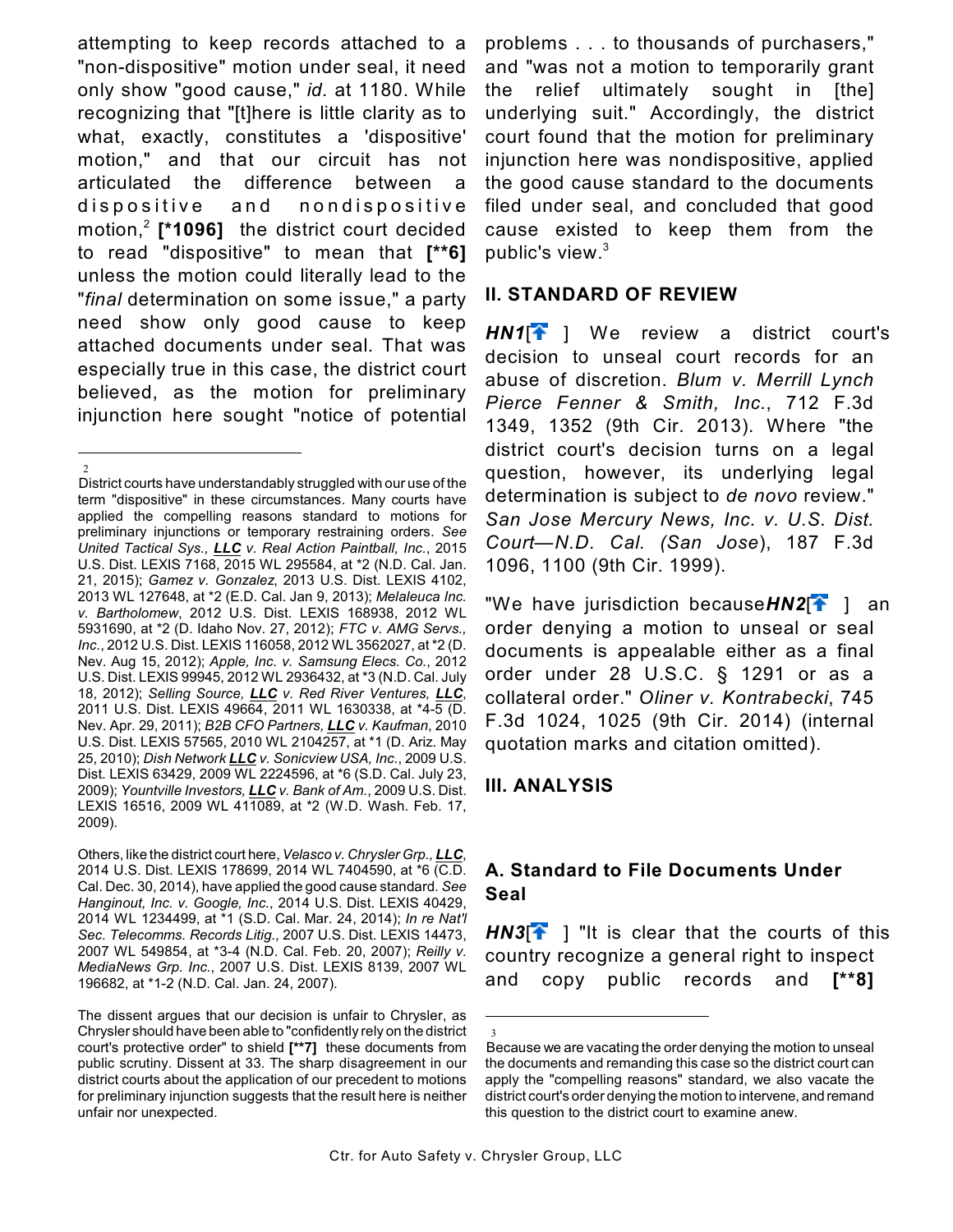documents, including judicial records and documents." *Nixon v. Warner Commnc'ns Inc.*, 435 U.S. 589, 597, 98 S. Ct. 1306, 55 L. Ed. 2d 570 (1978). Following the Supreme Court's lead, "we start with a strong presumption in favor of access to court records." *Foltz v. State Farm Mut. Auto Ins. Co.*, 331 F.3d 1122, 1135 (9th -Cir. 2003). The presumption of access is "based on the need for federal courts, although independent—indeed, particularly because they are independent—to have a measure of accountability and for the public to have confidence in the administration of justice." *United States v. Amodeo* (*Amodeo II*), 71 F.3d 1044, 1048 (2d Cir. 1995); *see also Valley Broad. Co. v. U.S. Dist. Court—D. Nev*., 798 F.2d 1289, 1294 (9th Cir. 1986) (explaining that the presumption of public access "promot[es] the public's understanding of the judicial process and of significant public events").

Accordingly, "[a] party seeking to seal a judicial record then bears the burden of overcoming this strong presumption by meeting the 'compelling reasons' standard." *Kamakana*, 447 F.3d at 1178. Under this stringent standard, a court may seal records only when it finds "a compelling reason and articulate[s] the factual basis for its ruling, without relying  **[\*1097]** on hypothesis or conjecture." *Id.* at 1179. The court must then "conscientiously balance[] the competing interests of the public and the party who seeks to keep certain judicial records secret." *Id.* (quoting *Foltz*, 331 F.3d at 1135) (alteration in original) (internal quotation marks omitted). What constitutes a **[\*\*9]** "compelling reason" is "best left to the sound discretion of the trial court." *Nixon*, 435 U.S. at 599. Examples include when a court record might be used to "gratify private spite or promote public scandal," to circulate "libelous" statements, or "as sources of business information that

might harm a litigant's competitive standing." *Id.* at 598-99.

*HN4*[ ] Despite this strong preference for public access, we have "carved out an exception," *Foltz*, 331 F.3d at 1135, for sealed materials attached to a discovery motion unrelated to the merits of a case, *see Phillips ex rel. Estates of Byrd v. Gen. Motors Corp.*, 307 F.3d 1206, 1213-14 (9th Cir. 2002). Under this exception, a party need only satisfy the less exacting "good cause" standard. *Foltz*, 331 F.3d at 1135. The "good cause" language comes from Rule 26(c)(1), which governs the issuance of protective orders in the discovery process: "The court may, for good cause, issue an order to protect a party or person from annoyance, embarrassment, oppression, or undue burden or expense . . . ." Fed. R. Civ. P. 26(c). "Applying a strong presumption of access to documents a court has already decided should be shielded from the public would surely undermine, and possibly eviscerate, the broad power of the district court to fashion protective orders," and thereby undermine Rule 26(c). *Phillips*, 307 F.3d at 1213; *see also Seattle Times Co. v. Rhinehar*t, 467 U.S. 20, 33, 104 S. Ct. 2199, 81 L. Ed. 2d 17 (1984) (explaining that discovery is largely "conducted **[\*\*10]** in private as a matter of modern practice," so the public is not presumed to have a right of access to it); *Anderson v. Cryovac, Inc.*, 805 F.2d 1, 13 (1st Cir. 1986) ("There is no tradition of public access to discovery, and requiring a trial court to scrutinize carefully public claims of access would be incongruous with the goals of the discovery process.").

*HN5*<sup> $\uparrow$ </sup> ] When deciding what test to apply to a motion to unseal a particular court filing*—*the presumptive "compelling reasons" standard or the "good cause" exception*—*we have sometimes deployed the terms "dispositive" and "non-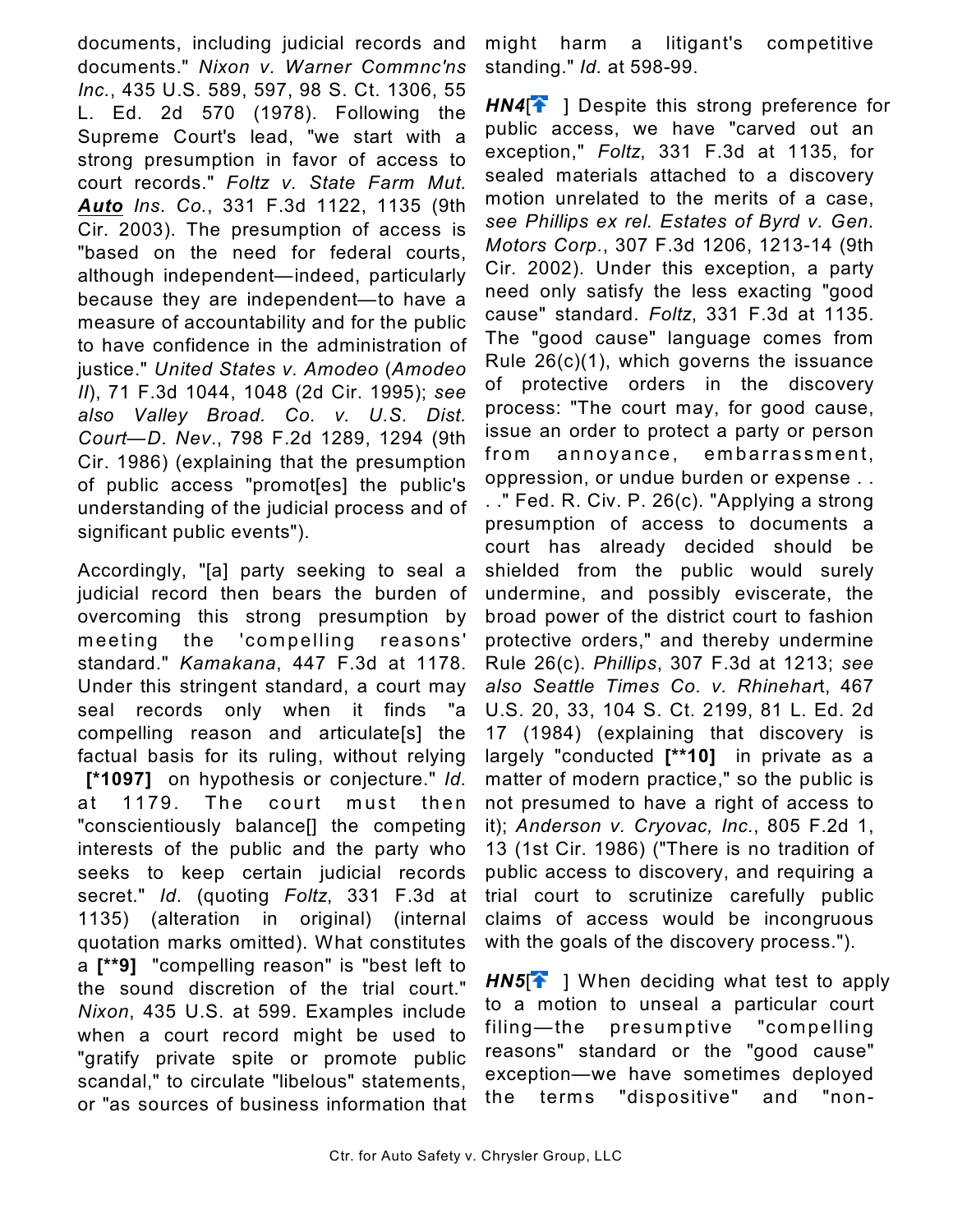dispositive." For example, in *Phillips*, the Los Angeles Times moved to unseal confidential settlement information that General Motors produced in discovery under a protective order and was subsequently attached to a discovery sanctions motion. 307 F.3d at 1208-10. The district court granted the motion to unseal. *Id.* at 1208-09. In reversing that decision, we stressed the special role that protective orders play, that "[m]uch of the information that surfaces during pretrial discovery may be unrelated, or only tangentially related, to the underlying cause of action," and reasoned that it made "little sense to render the district court's protective order useless simply because the plaintiffs attached a sealed discovery **[\*\*11]** document to a nondispositive sanctions motion filed with the court." *Id.* at 1212-13 (quoting in part *Seattle Times Co.*, 467 U.S. at 33); *see also Kamakana*, 447 F.3d at 1179-80 (explaining that the sealed records in *Phillips* were "not directly relevant to the merits of the case"). Applying the good cause standard from Rule 26(c) as an exception for discovery-related motions makes sense, as the private interests of litigants are "the only weights on the scale." *Kamakana*, 447 F.3d at 1180.

In *Foltz*, we again discussed "dispositive" and "nondispositive" motions. We **[\*1098]** recognized that "[t]here are good reasons to distinguish between dispositive and nondispositive motions," as while discovery-related motions are often unrelated to the merits of a case, "[t]he same cannot be said for materials attached to a summary judgment motion because 'summary judgment adjudicates substantive rights and serves as a substitute for trial.'" 331 F.3d at 1135-36 (quoting *Rushford v. New Yorker Magazine*, 846 F.2d 249, 252 (4th Cir. 1988)). Accordingly, we applied the

"com pelling reasons" standard to documents attached to a motion for summary judgment. *Id.; see also Kamakana*, 447 F.3d at 1178-80 (reviewing *Phillips* and *Foltz*).

Like the district court, Chrysler urges us to read our case law to limit the "compelling reasons" test to only those cases in which the motion at issue is literally dispositive, meaning that it "bring[s] about a final determination." **[\*\*12]** Black's Law Dictionary 540 (10th ed. 2014). This would include motions to dismiss, for summary judgment, and judgment on the pleadings, but would not include other motions that go to the heart of a case, such as a motion for preliminary injunction or a motion in limine. In other words, the public would not be presumed to have regular access to much (if not most) of the litigation in federal court, as that litigation rarely falls into the narrow category of "dispositive."

Although the apparent simplicity of the district court's binary approach is appealing, we do not read our case law to support such a limited reading of public access.  $4$ **HN6<sup>** $\uparrow$ **</sup> 1 Most litigation in a case is** not literally "dispositive," but nevertheless involves important issues and information to which our case law demands the public should have access. To only apply the compelling reasons test to the narrow category of "dispositive motions" goes against the long held interest "in ensuring the public's understanding of the judicial process and of significant public events." *Kamakana*, 447 F.3d at 1179 (quoting *Valley Broad. Co.*, 798 F.2d at 1295) (internal quotation marks omitted). Such a reading also contradicts our precedent, which presumes that the "'compelling

<sup>4</sup>

Moreover, as previously noted, district courts have sometimes struggled with this binary approach, and therefore it is not as simple as it first appears. *See supra* note 2.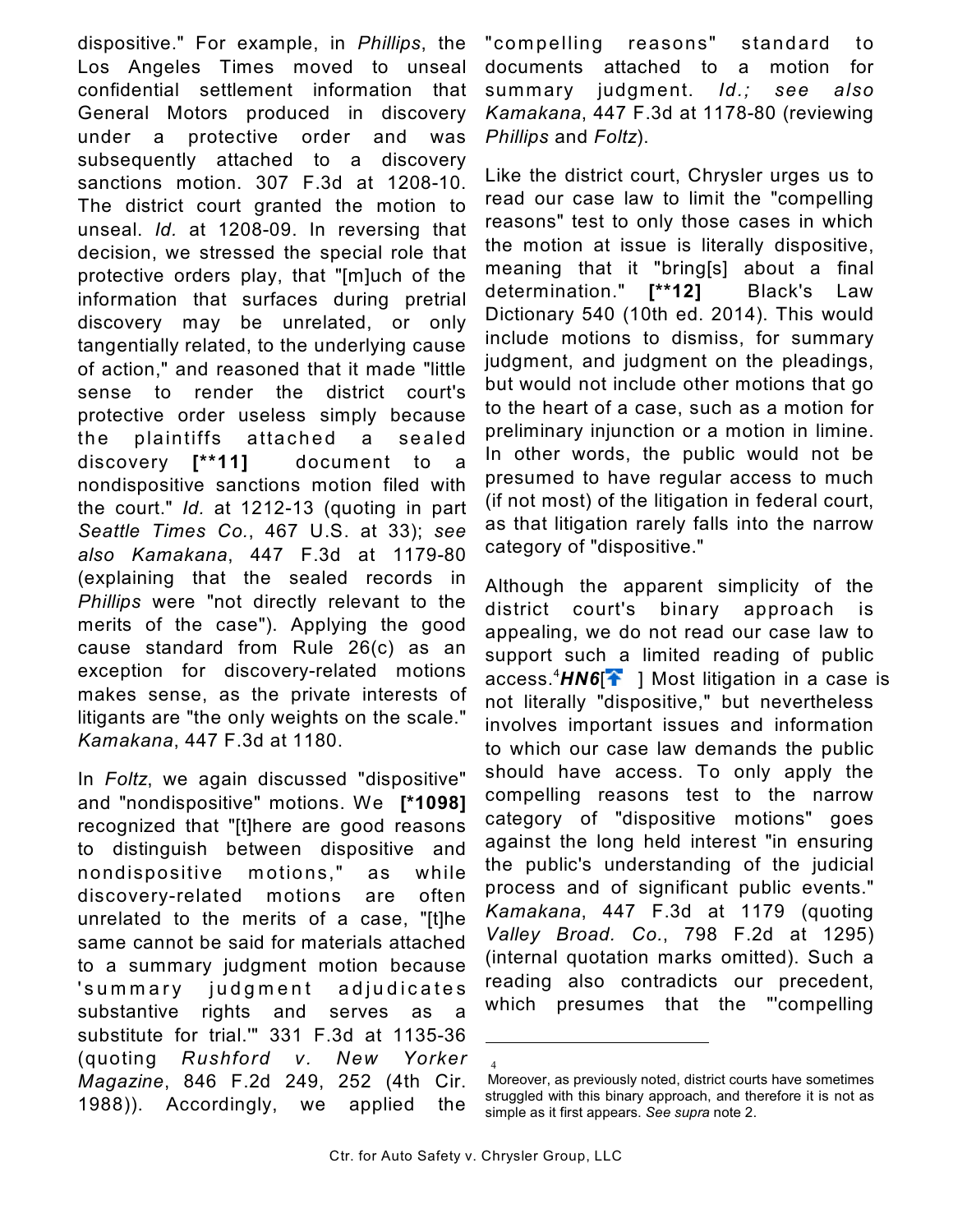judicial records." Pintos v. Pac. Creditors (emphasis added). (emphasis added). *Ass'n*judicial records." reasons' standard applies, 605 F.3d 665, 677-78 (9th Cir. 2009) *Pintos v. Pac. Creditors*  **[\*\*13]**  $\sigma$ *most*

morph contemplates that the right of public access<br>would be limited [\*\*14] solely to literally<br>dispositive motions, as none of those cases the while the motions for summary judgment in was unlikely to be related to the merits, underlying motions are not always unrelated to the implicitly acknowledges that nondispositive dispositive motions: because<br>nondispositive motions "are *often* nondispositive motions is not as strong as wrote that there is a "good reason[]" why Rather, these descriptive terms are<br>indicative of when a certain test should<br>apply. For example, in *Kamakana*, we indicative of when a court intended for these descriptions to "nondispositive," we do not believe When using the words "dispositive" address the situation in which a address dispositive motions, as none of those cases would be limited contemplates that the right of public access case cited by Chrysler or the dissent) *HN7*[ *Foltz* while the motions for summary judgment in was unlikely to be related to the merits, *Phillips* nondispositive discovery motion in underlying cause of action. The motions are not implicitly acknowledges that nondispositive *Times Co.*at 1179 (emphasis added) (quoting the underlying cause of action.'" 447 F.3d 'unrelated, or only tangentially related, to nondispositive motions "are dispositive motions: because nondispositive motions is not as strong as the public interest in accessing wrote that there is a "good reason[]" why apply. For example, in indicative of when a certain test should Rather, Rather, these descriptive terms are morph into mechanical classifications. court intended for these descriptions to "nondispositive," we do not believe our When using the words "dispositive" and public interest in accessing and +I into mechanicatications. ] Nothing in these  $\frac{1}{2}$ , 467 U.S. at 33). This statement *Kamakana*cause of action. The situation in *Phillips* obviously were. unrelated to the solely to literally *Kamakana* (or any other which *Seattle* and our  $\omega$ 

the 447 F.3d at 1179; Pintos, 605 F.3d at 678; of action. See Phillips, 307 F.3d at 1212-**Oliner, 745 F.3d at 1026. It is true that** 447 F.3d at 1179; 13<br>:. tangentially related to the underlying cause tangentially related to the underlying cause the motion at issue is more than The focus in all of our cases is on whether The focus in all of our cases is on whether motion at issue is *Foltz*, 331 F.3d at 1134-36; , 745 F.3d at 1026. It is true that *See Phillips*, 307 F.3d at 1212- , 605 F.3d at 678; more than *Kamakana*,

 **[\*1099]**  the "good reason" identified for treating related to the merits of the case and where nondispositive motion may be directly

"good reason" identified for treating

related to the merits of the case and where nondispositive may be directly

no longer applies.

no longer applies.

the

nondispositive motions differently

nondispositive motions are sometimes not limine—are strongly correlative<br>merits of a case.<sup>5</sup> technically related, or only tangentially related, to the<br>merits of a case, as in *Phillips*. But plenty of merits of a case. limine—are strongly correlative to the motions technically nondispositive merits of a case, as in related, or only tangentially related, to the nondispositive motions are sometimes not *—i*ncluding routine motions in nondispositive . But plenty of  $\vec{c}$ the  $\overline{5}$ 

for appellate court may even choose to decide U.S.C. § 1292. In certain circumstances, an categories of motions that may be heard as<br>interlocutory appeals. See *id.; see also* 28 are so significant, they are one of the few because motions for preliminary injunctions injunction effectively decided the merits of<br>the case" (citation omitted)). In fact, case, the e.g., *Miller v. Rich*, 845 F.2d 190, 191 (9th<br>Cir. 1988) (explaining **[\*\*15]** how "in this<br>case, the denial of the preliminary determine the outcome of a case. injunction may even, as a practical matter,<br>determine the outcome of a case. See, (9th Cir. 2009). A motion for preliminary Stormans v. Selecky, 586 F.3d 1109, 1127 presentation  $\boldsymbol{\omega}$ requires the court to address the merits of appellate court may even choose to decide U.S.C. § 1292. In certain circumstances, an interlocutory appeals. categories of motions that may be heard as are so significant, they are one of the few because motions for preliminary injunctions the case" (citation omitted)). In fact, injunction effectively decided the merits of case, the denial of the preliminary Cir. 1988) (explaining*e.g., Miller v. Rich*determine the outcome of a case. injunction may even, as a practical matter, (9th Cir. 2009). A motion for preliminary *Stormans v. Selecky* presentation of substantial evidence. a case, which often includes the requires the court to address the merits of for preliminary injunction frequently Particularly relevant here, case, which preliminary of substantial , 845 F.2d 190, 191 (9th injunction often includes , 586 F.3d 1109, 1127 *See id.; see alsoHN8*[ preliminary how "in this +I frequently evidence. ] a motion the

applicable rule of law. Thornburgh v. Am. motion for preliminary injunction as to the instant motion for preliminary injunction 2000) (en banc). For the purposes of this *v. Reno*, 219 F.3d 1087, 1091 (9th Cir. *Se. Pa. v. Casey*, 505 U.S. 833, 112 S. Ct.<br>2791, 120 L. Ed. 2d 674 (1992)); *Gorbach* other grounds by Planned Parenthood of Coll. of Obstetricians & Gynecologists, 476<br>U.S. 747, 756-57, 106 S. Ct. 2169, 90 L.<br>Ed. 2d 779 (1986) (overruled in part on opinion, however, we assume that the instant motion for preliminary injunction opinion, however, we assume that the 2000) (en banc). For the purposes of this 2791, 120 L. Ed. 2d 674 (1992)); *Se. Pa. v. Casey other grounds by Planned Parenthood of* Ed. 2d 779 (1986) ( U.S. 747, 756-57, 106 S. Ct. 2169, 90 L. *Coll. of Obstetricians & Gynecologists*applicable rule of law. motion for preliminary injunction as to the the merits of the case on an appeal from a , 219 F.3d 1087, 1091 (9th Cir. , 505 U.S. 833, 112 S. Ct. *overruled in part on Thornburgh v. Am.*

 $\frac{5}{5}$ or example, a motion in limine to admit statements in trutherance of a conspiracy under Federal Rule of Evidence furtherance of a conspiracy under Federal Rule of Evidence for trutherance of a conspiracy under Fe dissenting). dissenting). 1090, 1111-12, 188 L. Ed. 2d 46 (2014) (Roberts, C.J., civil RICO complaint. 801(d)(2)(E) will often spell out the very conspiracy alleged in a furtherance of a conspiracy under Federal Rule of Evidence For example, a motion in limine to admit statements in *See Kaley v. United States*, 134 S. Ct.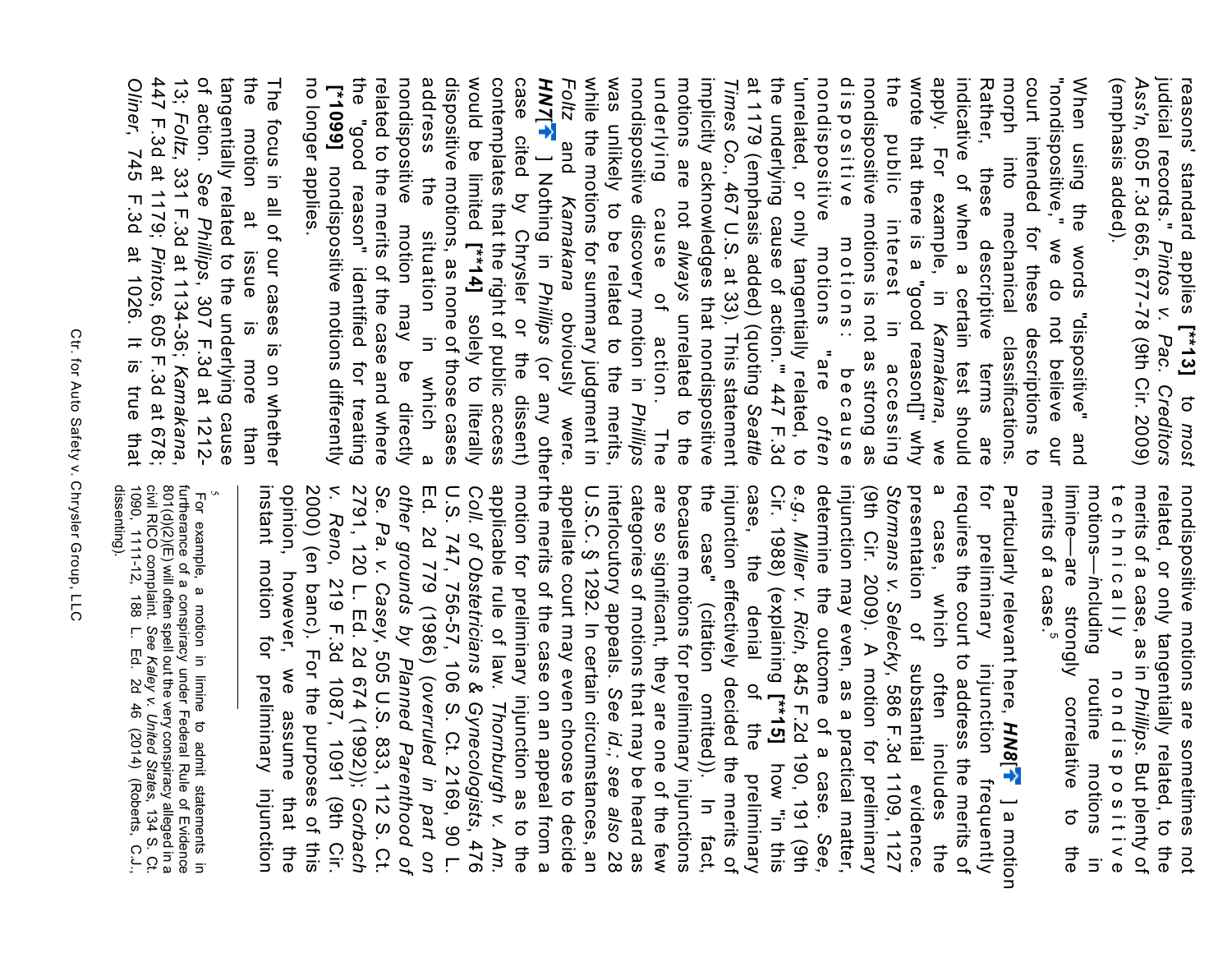was technically nondispositive.<sup>6</sup>

Under Chrysler's view, the strong presumption of public access does not apply to any of the prior examples, but it would apply to a motion for summary judgment, which may contain the exact same materials. A motion for discovery sanctions that requests dismissal as a remedy would be "dispositive" under Chrysler's test, while the same motion attaching the same documents—but seeking a remedy just shy of d i s m i s s a l — w o u l d b e "nondispositive." **[\*\*16]** Neither our case law nor the strong principles of public access to the courts supports such incongruity.

Nor does  $H N9$ <sup>[</sup>] the case law of other circuits, which rejects a mechanistic rule to determine when the presumption of public access applies. In the Second Circuit, for example, the weight given to the presumption of access is "governed by the role of the material at issue in the exercise of Article III judicial power and the resultant value of such information to those monitoring the federal courts." *Amodeo II*, 71 F.3d at 1049. Documents submitted to the court exist on a "continuum," spanning those that play a role in "determining litigants' substantive rights," which are afforded "strong weight," to those that play only a "negligible role in performance of  **[\*1100]** Article III duties . . . such as those passed between the parties in discovery," which lie "beyond the presumption's reach." *Id.* at 1049-50. Similarly, in the First Circuit, the public has a right of access to "materials on which a court relies in determining the litigants' substantive rights" which are "distinguished from those that relate[ ] merely to the judge's role in

6 We do not decide whether a motion for preliminary injunction is always "nondispositive."

management of the trial and therefore play no role in the adjudication process." *United States v. Kravetz*, 706 F.3d 47, 54 (1st Cir. 2013) (citations omitted) **[\*\*17]** (alterations in original).

**HN10<sup>[24]</sup>** The Third and Eleventh Circuits directly reject a literal divide between dispositive and nondispositive motions. According to the Third Circuit, "there is a presumptive right of access to pretrial motions of a nondiscovery nature, whether preliminary or dispositive, and the material filed in connection therewith. . . . We see no reason to distinguish between material submitted in connection with a motion for summary judgment and material submitted in connection with a motion for preliminary injunction . . . ." *Leucadia, Inc. v. Applied Extrusion Tech., Inc.*, 998 F.2d 157, 164 (3d Cir. 1993). The rationale is that the presumption should apply to any motion related to a "matter[] which the public has a right to know about and evaluate." *Id.* (alteration in original) (citation omitted). Similarly, in the Eleventh Circuit, material filed in connection with any "substantive pretrial motion, unrelated to discovery, is subject to the common law right of access," "whether or not characterized as dispositive." *Romero v. Drummond Co.*, 480 F.3d 1234, 1245-46 (11th Cir. 2007) (citing *Amodeo II*, 71 F.3d at 1050).

**HN11<sup>[4]</sup>** Given that preliminary injunctions are "extraordinary and drastic" remedies, *Lopez v. Brewer*, 680 F.3d 1068, 1072 (9th Cir. 2012), they may certainly affect litigants' "substantive rights," *see Kravetz*, 706 F.3d at 54, *Amodeo II*, 71 F.3d at 1049. They also invoke important "Article III" powers, *Amodeo II*, 71 F.3d at 1049, so much so that magistrate judges **[\*\*18]** may not even rule upon them, 28 U.S.C. § 636(b)(1)(A). A bright line rule that does not afford a presumption of access to a motion for preliminary injunction because it is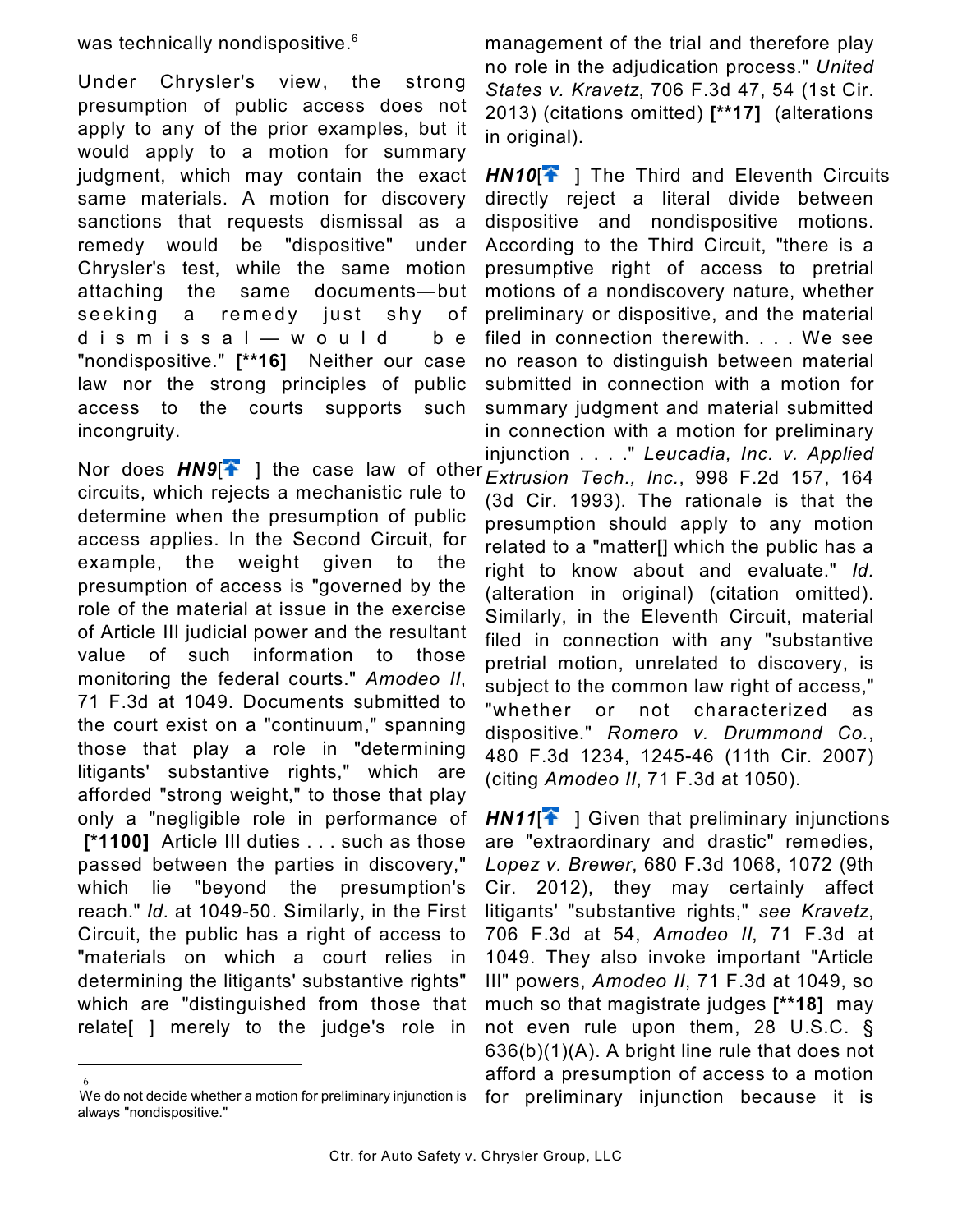"nondispositive" conflicts with the Third and Eleventh Circuits and is, at best, in tension with the First and Second Circuits.

*In re Midland National Life Insurance Company Annuity Sales Practices Litigation*, 686 F.3d 1115 (9th Cir. 2012), illustrates that our circuit looks past the literal dispositive/nondispositive label. In that case, an intervenor moved to unseal documents attached to a *Dauber*t motion. *Id.* at 1118. The district court, like the district court here, concluded that the documents should remain under seal because "the *Dauber*t motion was nondispositive," as it "would not have been a determination on the merits of any claim or defense." *Id.* at 1119. We rejected the district court's focus on whether the motion was literally "dispositive": "That the records are connected to a *Daubert* motion does not, on its own, conclusively resolve the issue." *Id.* As the motion, in effect, "pertain[ed] to central issues bearing on defendant's summary judgment motion," we treated that motion as dispositive. *Id.* We did not allow the technically nondispositive nature of the *Dauber*t motion to cloud the reality that it was able to significantly affect the disposition of the issues in the **[\*\*19]** case. *See also Oliner*, 745 F.3d at 1025-26 (applying "compelling reasons" test to motion to seal entire court record of an appeal from the bankruptcy court, even though motion did not result in a final determination on the merits).

HN12<sup>[4</sup>] Case law is also replete with Amendment challenge). examples of motions for preliminary injunctions **[\*1101]** that reflect the need for the public right of access—to "provide the public with a more complete understanding of the judicial system and a better perception of its fairness." *Leucadia*, 998 F.2d at 161 (quoting *Republic of Philippines v. Westinghouse Elec. Corp.*, 949 F.2d 653, 660 (3d Cir. 1991)). Motions

for preliminary injunctions have been utilized to: test the boundaries of equal protection; police the separation of powers in times of domestic and global instability; protect "one of our most valuable rights," the right to retain United States citizenship; and even determine life or death. $<sup>7</sup>$  "People</sup> in an open society do not demand infallibility from their institutions" with respect to such issues, "but it is difficult for them to accept what they are prohibited from observing." *Richmond Newspapers, Inc. v. Virginia*, 448 U.S. 555, 572, 100 S. Ct. 2814, 65 L. Ed. 2d 973 (1980). In light of the strong presumption, these impactful motions should not be categorically shielded from the public right of access.

Consistent with our precedent, we make clear that $H N 13$ <sup>[ $\uparrow$ </sup>] public access to filed motions and their attachments does not merely depend on whether the motion is technically "dispositive."<sup>8</sup> Rather, public

8 **HN14<sup>[1]</sup>** ] Our circuit already considers motions for preliminary injunctions "dispositive" in the context of magistrate jurisdiction. A magistrate judge may "hear and determine any pretrial matter pending before the court except a *motion for injunctive relief*, for judgment on the pleadings, for summary judgment, to dismiss or quash an indictment or information made by the defendant, to suppress evidence in a criminal case, to dismiss or to permit maintenance of a class action, to dismiss for failure to state a claim upon which relief can be granted, and to involuntarily dismiss an action." 28 U.S.C. § 636(b)(1)(A) (emphasis added). Those "matters listed in 28 U.S.C. § 636(b)(1)(A) are dispositive while, *in general*, other matters are non-dispositive." *Flam v.*

<sup>7</sup> *Coalition for Econ. Equity v. Wilson*, 122 F.3d 692, 715 (9th Cir. 1997) (vacating grant of motion for preliminary injunction and sustaining constitutionality of California's anti-affirmative **[\*\*20]** action initiative, Proposition 209); *Monterey Mech. Co. v. Wilson*, 125 F.3d 702, 714-15 (9th Cir. 1997) (holding, on appeal from motion for preliminary injunction, that state program setting goals for ethnic and sex characteristics of construction subcontractors violates the equal protection clause); *Youngstown Sheet & Tube Co. v. Sawyer*, 343 U.S. 579, 584-85, 72 S. Ct. 863, 96 L. Ed. 1153, 62 Ohio Law Abs. 417 (1952) (making a "final determination of the constitutional validity of the President's order" on an appeal from a motion for preliminary injunction restraining the Secretary of Commerce from seizing the nation's steel mills); *Reno*, 219 F.3d at 1091, 1098-99 (holding on appeal from a motion for preliminary injunction that the INS may not revoke a person's citizenship administratively); *Lopez*, 680 F.3d at 1074, 1078 (allowing an execution to proceed on appeal of denial of motion for preliminary injunction over an Eighth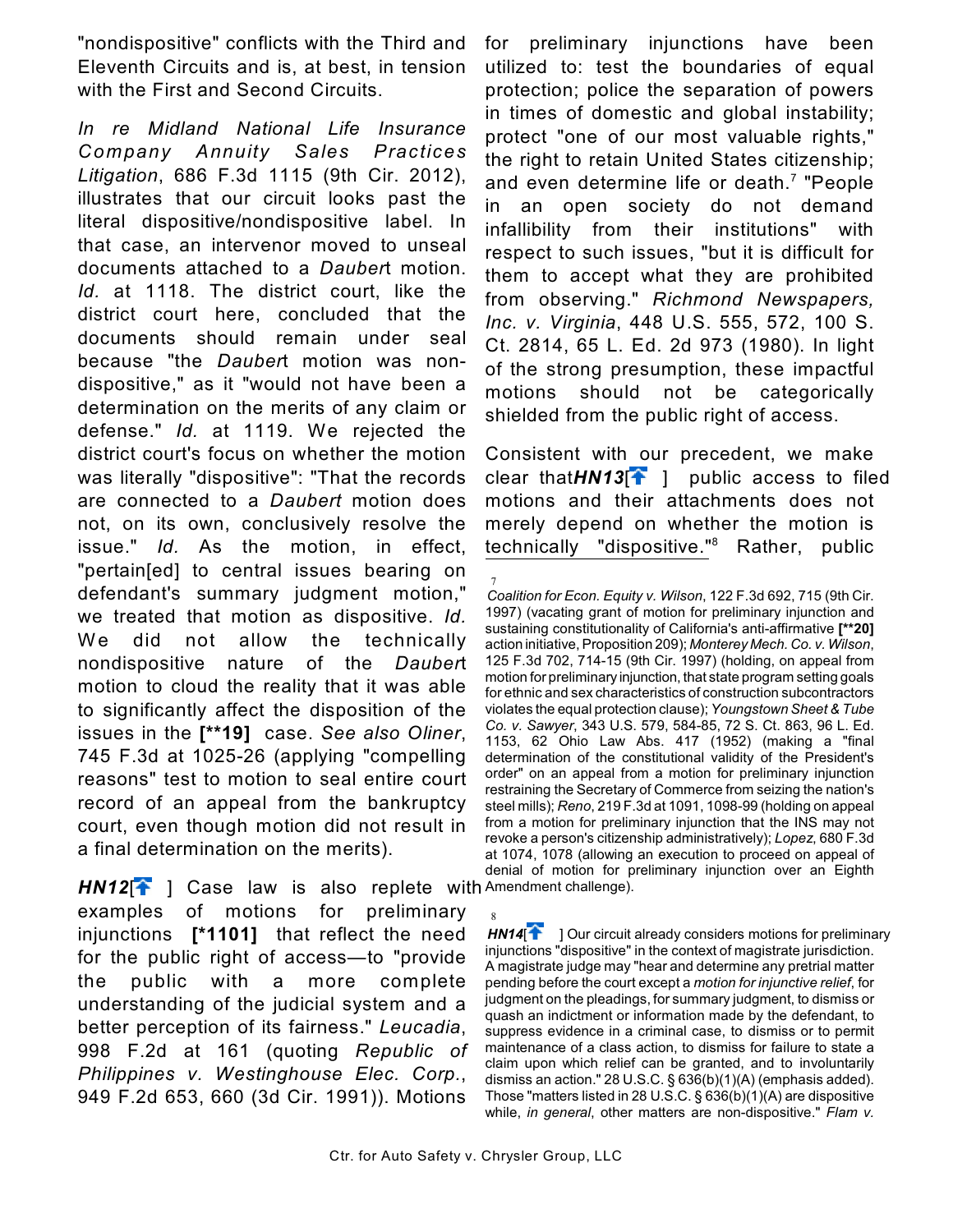omitted). (internal quotation marks and citation dispute." access cases is consistent with our own some will pass. Our reading of the public of a case. While many technically<br>nondispositive motions will fail this test, more than tangentially related to the merits acess will turn on whether the motion is (internal quotation marks and citation Constitution and Constitution and . . . is now beyond public with the old tradition of ensuring case law, and more importantly, comports access cases is consistent with our own some will pass. Our reading of the public nondispositive motions will fail this test, of a case. While many technically more than tangentially related to the merits access will turn on whether the motion is  **[\*\*21]** on and . . . Is<br>*Leucadia*, 998 access which "antedates the , 998 F.2d at 161  $\frac{1}{\omega}$  $F.2d$ now beyond 161<br>161

case" experiences of our sister<br>circuits—responding only by calling them convenient chessboard sweep of the<br>experiences of our sister have justify the adoption of a bright line rule." than tangentially related to the merits of a bright line rule," while painting the "more dispositve/nondispositive language as "a thing-lt chooses to definitive, opinions that we read certain language in our shaky foundation. Dissent at 28, n.2. And<br>more importantly, the dissent's indignation "irrelevant" in a footnote--illustrates its circuit are equally capable. The dissent's staring at "an ink blot." Dissent at 31. We nuanced test, and none has complained of those circuits routinely apply a more this issue. [\*1102] The district courts in the dissent does not dispute, its reading of right to public access, but also the clear Dissent at 32, not only ignores the real<br>world intersection of Rule 26(c) and the opinion, in which we purportedly<br>"eviscerate[] Rule 26(c) and its benefits," The justify the adoption of a bright line rule." case" phrase as "reasoning we used to than tangentially related to the merits of a bright line rule," while painting the "more dispositve/nondispositive language as "a thing—it chooses to interpret the definitive, ignores that it does the same opinions as descriptive, rather than that we read certain language in our more importantly, the dissent's indignation shaky foundation. Dissent at 28, n.2. And "irrelevant" in a footnote—illustrates its circuits—responding only by calling them experiences of our sister convenient chessboard sweep of the circuit are equally capable. The dissent's have full confidence that judges in our staring at "an ink blot." Dissent at 31. We nuanced test, and none has complained of those circuits routinely apply a more this issue. virtually every other circuit Rule 26(c) in this context conflicts with Rule 26(c) in this context conflicts with the dissent does not dispute, its reading of language from our previous decisions. As language from our previous decisions. As right to public access, but also the clear world intersection of Rule 26(c) and the Dissent at 32, not only ignores the real "eviscerate[] Rule 26(c) and its benefits," opinion, in which we purportedly The dissent's doomsday depiction of our dissent's domsday depiction of our phrase as "reasoning we used to full confidence that judges in our as descriptive, rather than ignores that it does the same The district courts in interpret the  **[\*\*22]** to review

Flam, 788 F.3d 1043, 1046 (9th Cir. 2015) (emphasis in original) *Flam*, 788 F.3d 1043, 1046 (9th Cir. 2015) (emphasis in original).

> our caselaw in opinion from any appellate court to read our fellow circuits. that makes sense and is consistent with choose to follow language in our case law Dissent at 26. Yet the dissent is the only our fellow circuits. that makes sense and is consistent with choose to follow language in our case law our caselaw in such stark terms. We opinion from any appellate court to read Dissent at 26. Yet the dissent is the only such stark terms.  $\lessapprox$

### Injunction **B. The Instant Motion for Preliminary Injunction B. The Instant Motion for Preliminary**

would have won a portion of the injunctive<br>relief they requested in the underlying addition to damages, injunctive relief,<br>including an order "requiring Chrysler to tangentially related [\*\*23] to the merits. In<br>the complaint, plaintiffs were seeking, in would have been resolved. complaint, and that portion of their claims motion for preliminary injunction, they undone." If plaintiffs had succeeded in their As Chrysler argued in its opposition to the replacement and be dangerous if it failed. their vehicle notify its customers that there was a part in motion, plaintiffs requested that Chrysler defect." adequately disclose and repair the [vehicle] preliminary conclude **Applying** it "alters the status quo and cannot be preliminary injunction, once notice is given, would have been resolved. complaint, and that portion of their claims relief they requested in the underlying would have won a portion of the injunctive motion for preliminary injunction, they undone." If plaintiffs had succeeded in their it "alters the status quo and cannot be preliminary injunction, once notice is given, As Chrysler argued in its opposition to the replacement and be dangerous if it failed. their vehicle which could require notify its customers that there was a part in motion, plaintiffs requested that Chrysler defect." In the preliminary injunction adequately disclose and repair the [vehicle] including an order "requiring Chrysler to addition to damages, injunctive relief, the complaint, plaintiffs were seeking, in tangentially related preliminary injunction is more than conclude that plaintiffs' motion for Applying our circuit's case law, we In the preliminary injunction our circuit's that plaintiffs' injunction which could  $\frac{1}{2}$ case to the merits. In motion more underlying law, require than đ  $\frac{1}{\sqrt{2}}$ 

1025 a court's decision," Oliner, 745 F.3d at 1995)), and the "bases or explanations for v. Tragesser, 49 F.3d 1430, 1434 (9th Cir. promotes the "pric interest in injunction was denied, the court should not unavailing. First, Chrysler contends Chrysler's precedent suggests that the right 1025 (citation omitted). Nothing in our a court's decision," 1995)), and the "bases or explanations for *v. TragesserFoltz* understanding" the judicial process itself, promotes the "public interest in HN15 apply the presumption of public access. But injunction was denied, the court should not because this motion for preliminary because unavailing. First, Chrysler contends that Chrysler's counterarguments are , 331 F.3d at 1135 (quoting (oitation omitted). Nothing ] the common law right of access  $\frac{1}{2}$ , 49 F.3d 1430, 1434 (9th Cir. counterarguments motion for , 745 F.3d at preliminary  **[\*\*24]** *Hagestad* in on that are of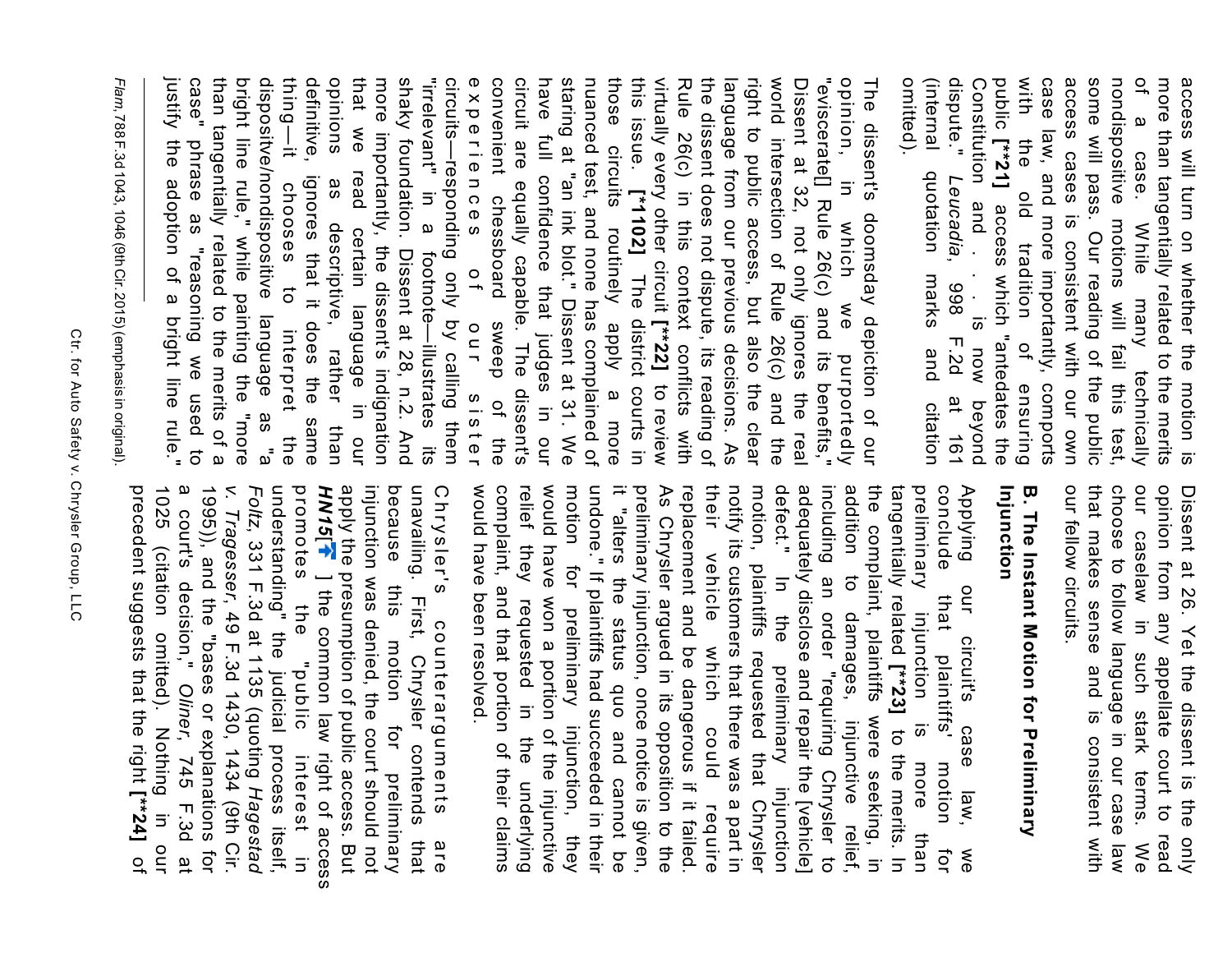access turns on any particular result. In fact, in *Kamakana*, our circuit applied the presumption of public access to a summary judgment motion that was "denied, in large part." 447 F.3d at 1176; *see also Leucadia*, 998 F.2d at 164 (citing *Westinghouse*, 949 F.2d at 661) (explaining that papers filed in connection with a motion "are not entitled to be shielded from public access merely because the district court denied the motion rather than granted it").

Chrysler also argues that expanding the compelling reasons standard makes it easier for "litigants to override protective orders." As a result, litigants will file more "meritless motions." This argument is similarly unconvincing. District courts can use Rule 11 to impose sanctions on any party that files a motion for an "improper purpose" or who does so without a legal or factual basis. Fed. R. Civ. P. 11(b)-(c).

As the preliminary injunction motion here was more than tangentially related to the merits of the case, we vacate and remand for the district court to consider the documents under the compelling reasons standard.

### **[\*1103] IV. CONCLUSION**

While simplicity has its virtues, it also has its vices. Here,  $H N16[\hat{\uparrow}]$  permitting thebinary approach endorsed by the dissent, public's right of access to turn on what *relief* a pleading seeks—rather than on the relevance of the pleading—elevates form **[\*\*25]** too far beyond substance and over reads language in our case law. Our precedent, which always has focused on whether the pleading is more than tangentially related to the merits, recognizes this essential point. To hold otherwise would permit the discovery "exception" to swallow the public access rule. Due to the strong presumption for public access and the nature of the instant motion for a preliminary injunction, Chrysler

must demonstrate compelling reasons to keep the documents under seal.

### **VACATED AND REMANDED**.

Chrysler shall bear costs on appeal.

**Concur by:** William K. Sessions III

### **Concur**

SESSIONS, District Judge, concurring:

I fully concur in the majority opinion's thoughtful analysis of Ninth Circuit precedent, and in its determination that public access to filed motions and their attachments hinges not on whether the motion is literally "dispositive," but on whether the motion is more than tangentially related to the merits of the underlying case. I also concur in the majority's conclusion that the preliminary injunction motion here was more than tangentially related to the merits of the case, and that the district court should therefore reconsider the documents under the compelling reasons standard. **[\*\*26]** I write separately only to express my belief that reversal is warranted even under the for in my view the preliminary injunction motion at issue was literally "dispositive" of plaintiffs' request that Chrysler issue notice to its customers.

Along with both the majority and the dissent, I accept that a motion is literally dispositive if it "bring[s] about a final determination." *See* Maj. op. at 10 (quoting Black's Law Dictionary 540 (10th ed. 2014)); Dissent at 26. A motion may bring about a final determination of one claim, however, without disposing of an entire case. Indeed, it goes without saying that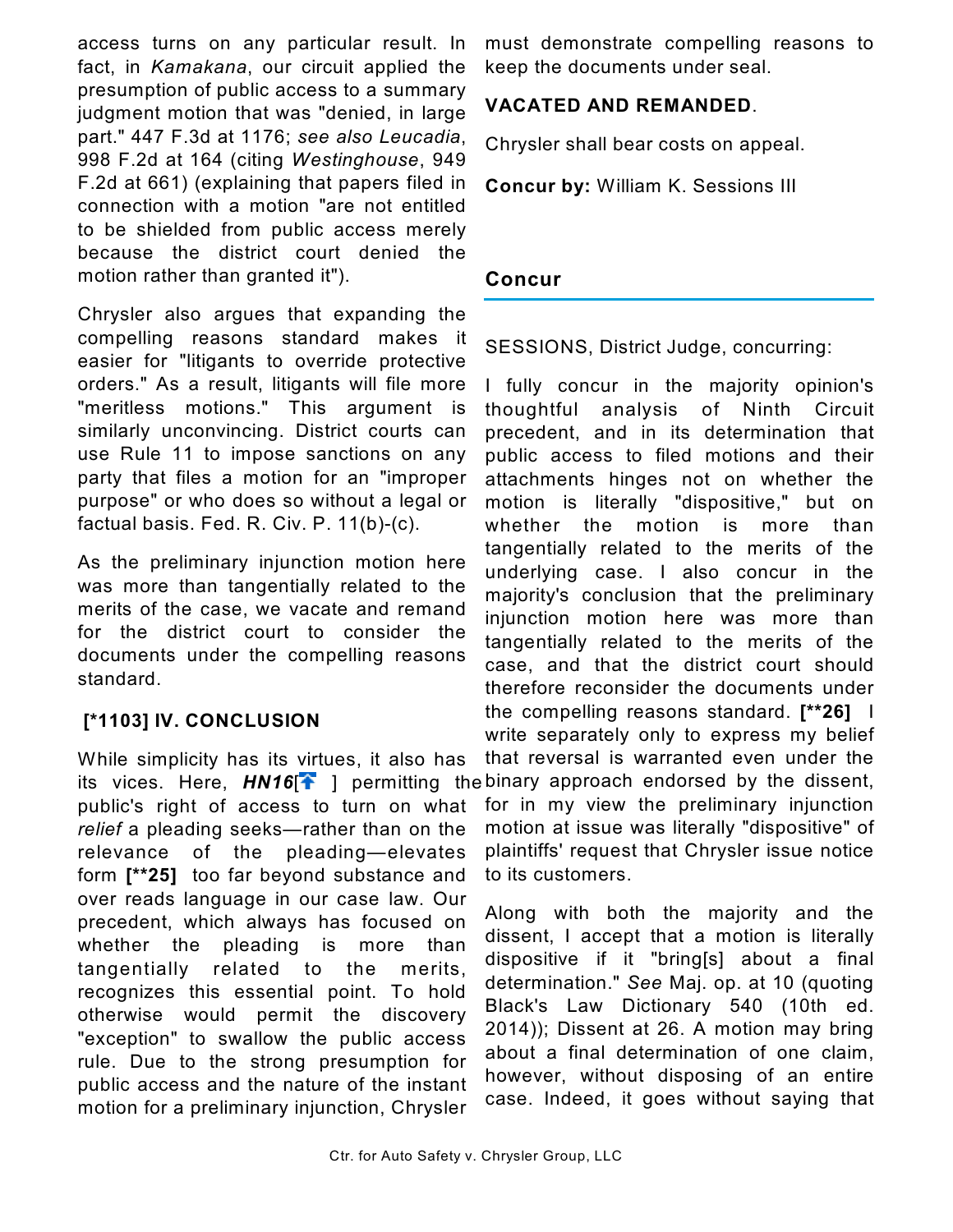parties frequently file motions for partial summary judgment. And as the dissent writes, "it is undisputed that summary judgment motions are dispositive." Dissent at 29. Thus, it appears to be uncontroverted that within a single case, a motion may be dispositive of some claims and nondispositive of others.

In the present case, plaintiffs' complaint sought not only damages, but also injunctive relief, including an order "requiring Chrysler to adequately disclose and repair the [vehicle] defect." Similarly, plaintiffs' preliminary injunction motion requested that Chrysler notify **[\*\*27]** its customers that a part in their vehicles may be dangerous and require replacement. Because notice cannot be withdrawn once it is given, granting the preliminary injunction motion would have awarded plaintiffs a portion of their requested relief. For that reason, I find that the preliminary injunction motion here was literally "dispositive" of plaintiffs' Chrysler issue notice to its customers. request that I

In sum, I fully concur in the judgment of the Court for the reasons discussed in Judge Owens's majority opinion. I add, however, that in my view the motion for preliminary injunction in the present case was literally "dispositive" of plaintiffs' request for disclosure. As a result, even under the dissent's approach, I would vacate and remand for the district court to reconsider whether the documents relevant to plaintiffs' demand for notice should remain under seal using the compelling reasons standard.

**Dissent by:** Sandra S. Ikuta

**Dissent**

 **[\*1104]** IKUTA, Circuit Judge, dissenting:

According to the majority, the district court here erred because it "relied on language in our cases which provides that when a party is attempting to keep records attached to a 'non-dispositive' motion under seal, it need only show **[\*\*28]** 'good cause.'" Maj. op. at 5. This comes as a surprise, because the "language in our cases" constitutes binding precedent. But no matter, the majority invents a new rule, namely that a party cannot keep records under seal if they are attached to *any* motion that is "more than tangentially related to the merits of a case," Maj. op. at 17, unless the party can meet the "stringent standard" of showing that compelling reasons support secrecy, Maj. op. at 8. Because this decision overrules circuit precedent and vitiates Rule 26(c) of the Federal Rules of Civil Procedure, I strongly dissent.

The right of litigants to protect certain documents disclosed in discovery from release to the public is embodied in Rule 26(c), which authorizes the district court to grant a protective order "to protect a party or person from annoyance, embarrassment, oppression, or undue burden or expense." Fed. R. Civ. P. 26(c). This includes "requiring that a trade secret or other confidential research, development, or commercial information not be revealed or be revealed only in a specified way." Fed. R. Civ. P. 26(c)(1)(G).

When discovery material is filed with a court, we balance the protection afforded litigants under Rule 26(c) with the presumption that the public has a right of access to public documents, including judicial **[\*\*29]** records. *See Phillips ex rel. Estates of Byrd v. Gen. Motors Corp.*, 307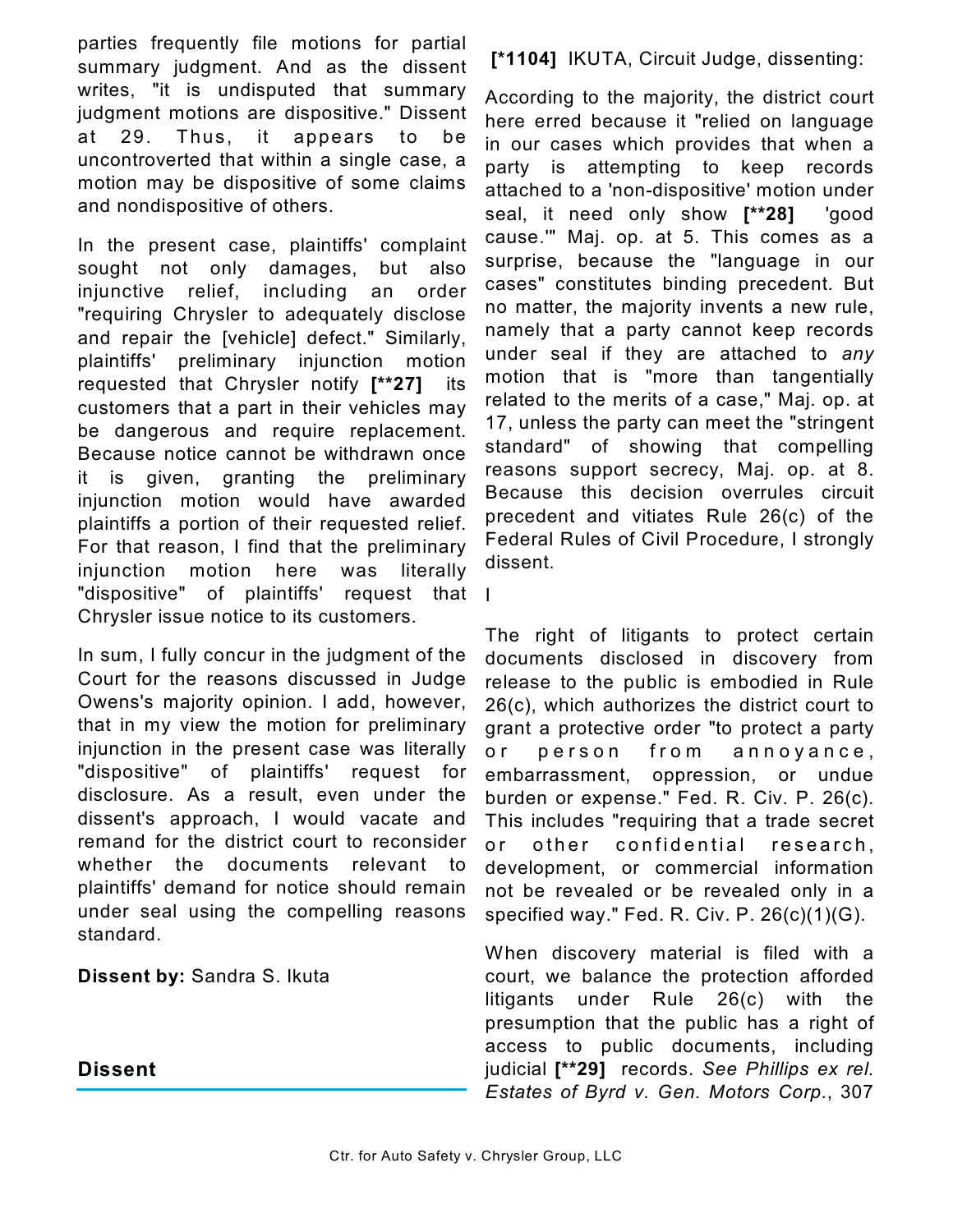F.3d 1206, 1213 (9th Cir. 2002). Our cases, as well as Supreme Court decisions, have made clear that the common law right of access "is not absolute," *Nixon v. Warner Commc'ns, Inc.*, 435 U.S. 589, 598, 98 S. Ct. 1306, 55 L. Ed. 2d 570 (1978); *see also Seattle Times Co. v. Rhinehart*, 467 U.S. 20, 34, 104 S. Ct. 2199, 81 L. Ed. 2d 17 (1984). The presumption in favor of access can be overcome by showing "sufficiently important countervailing interests." *Phillips*, 307 F.3d at 1212.

We have developed the following bright line rule to balance the common law right of access to court records with the protection afforded litigants under Rule 26(c):

(1) If a party to a legal proceeding attaches a sealed discovery document to a *nondispositive* m otion, "the usual presumption of the public's right of access is rebutted," and "the party seeking disclosure must present sufficiently compelling reasons why the sealed discovery document should be released." *Phillips*, 307 F.3d at 1213.

(2) If a party attaches a sealed discovery document to a *dispositive* motion, the presumption of the public's right of access is not rebutted, and the party seeking to protect the document must show compelling reasons to maintain the documents under seal. *Foltz*, 331 F.3d at 1136.

There is nothing ambiguous about this rule, which we have recited numerous times. Beginning in *Phillips*, we explained that "when a party attaches a sealed discovery document to a nondispositive motion, the usual presumption **[\*\*30]** of the public's right of access is rebutted, so that the party seeking disclosure must present sufficiently compelling reasons why the sealed discovery document should be released."

307 F.3d at 1213. We justified this bright line rule on the ground that the presumption of access to judicial documents should not eviscerate a district  **[\*1105]** court's protective order, and that "[m]uch of the information that surfaces during pretrial discovery may be unrelated, or only tangentially related, to the underlying cause of action." *Id.* (quoting *Rhinehart*, 467 U.S. at 33).

We repeated this rule in *Foltz*, quoting *Phillips* verbatim for the proposition that "when a party attaches a sealed discovery document to a *nondispositive* motion, the usual presumption of the public's right of access is rebutted." 331 F.3d at 1135. *Foltz* then added the second prong of our rule, holding that "the presumption of access is not rebutted where, as here, documents subject to a protective order are filed under seal as attachments to a *dispositive* motion." *Id.* at 1136 (emphasis added).

We repeated this two-part rule in *Kamakana v. City and County of Honolulu*, 447 F.3d 1172 (9th Cir. 2006). We first explained that we have "carved out an exception to the presumption of access to judicial records for a sealed discovery document [attached] to a *non-dispositive* motion, such **[\*\*31]** that the usual presumption of the public's right of access is rebutted." *Id.* at 1179 (citing *Phillips*, 307 F.3d at 1213, and *Foltz*, 331 F.3d at 1135) (internal citations and quotation marks omitted). By contrast, "[t]hose who seek to maintain the secrecy of documents attached to *dispositive* motions must meet the high threshold of showing that 'compelling reasons' support secrecy." *Id.* at 1180 (emphasis added).

Summing up, "we treat judicial records attached to dispositive motions differently from records attached to non-dispositive motions." *Id.* at 1179. "Those who seek to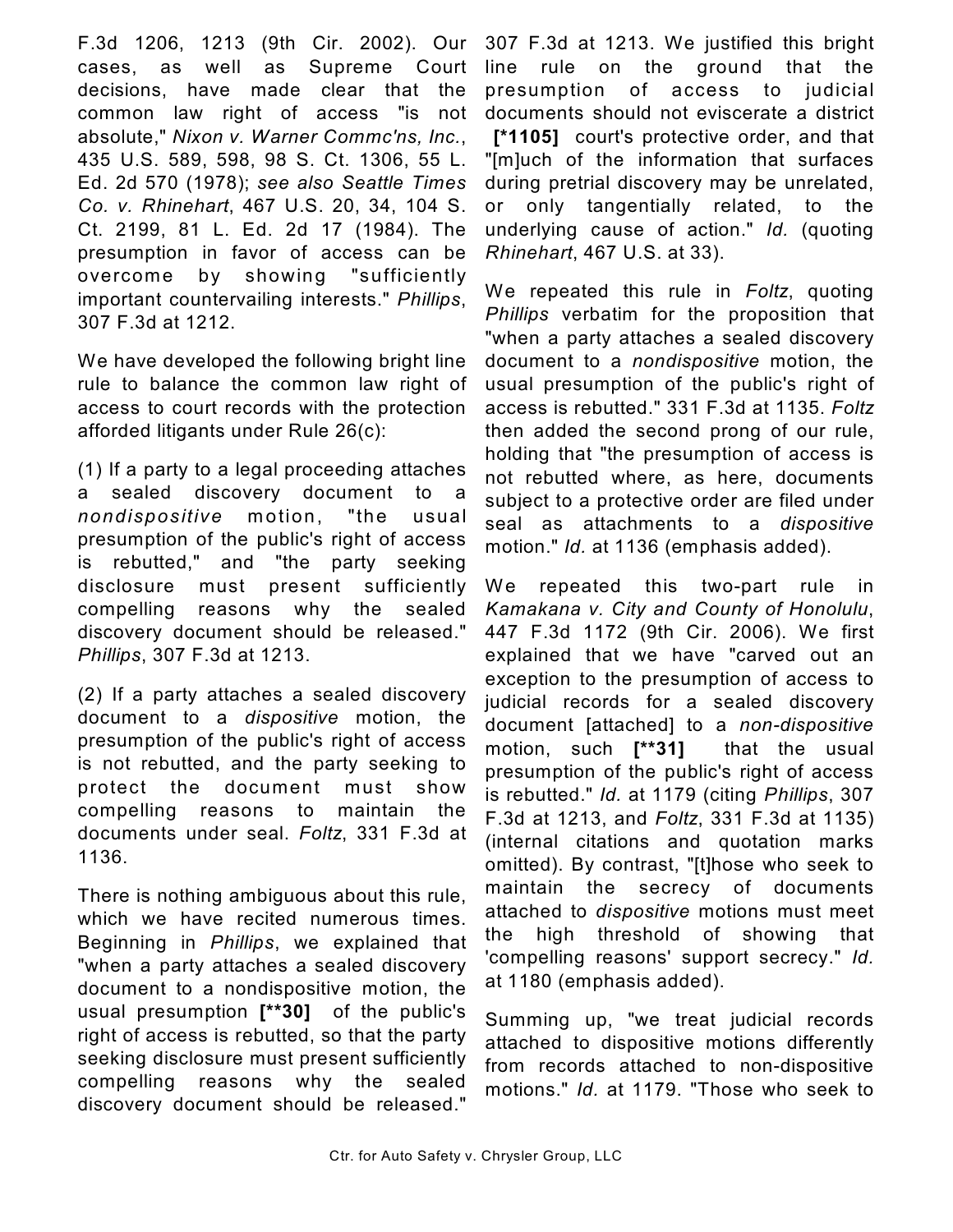maintain the secrecy of documents attached to dispositive motions must meet the high threshold of showing that 'compelling reasons' support secrecy." *Id.* By contrast, "[a] 'good cause' showing under Rule 26(c) will suffice to keep sealed records attached to non-dispositive motions." *Id.*

II

The majority boldly rejects this rule. It belittles the "simplicity" of our "binary approach," which holds that the public's presumed right of access applies to sealed discovery documents attached to a dispositive motion, but does not apply to sealed discovery documents attached to a nondispositive motion. Maj. op. at 10-11.

Instead of following precedent, the majority creates a new rule: "[W]e make clear that public access to filed **[\*\*32]** motions and their attachments does not merely depend on whether the motion is technically 'dispositive.' Rather, public access will turn on whether the motion is *more than tangentially related to the merits of a case*." Maj. op. at 17 (emphasis added). In plucking this "more than tangentially related" language from the reasoning we used to justify the adoption of a bright line rule, *see, e.g., Phillips*, 307 F.3d at 1213, the majority improperly replaces the rule itself with a single phrase from our reasoning.

There can be no mistake that this new rule is inconsistent with our existing precedent. As the majority concedes, "dispositive" has a precise legal definition: a motion is dispositive if it "bring[s] about a final determination." Maj. op. at 10 (quoting Black's Law Dictionary 540 (10th ed. 2014)). Likewise, the majority concedes that this legal definition "would include motions to dismiss, for summary judgment, and judgment on the pleadings," but would

not include "a motion for preliminary injunction or a motion in limine." Maj. op. at 10-11. And in this case, the majority assumes "that the instant motion for preliminary injunction was technically  **[\*1106]** nondispositive." Maj. op. at 13. Under our existing precedent, therefore, **[\*\*33]** the majority effectively admits it is wrong in holding that the documents attached to the preliminary injunction motion are subject to the public's presumed right of access absent compelling reasons for secrecy.<sup>1</sup>

The majority attempts to avoid this problem by relying on the oft-rejected casuistry that words have no fixed meaning, and therefore "non-dispositive" can also mean "dispositive." Surely, the majority argues, we did not intend to be bound by the literal meaning of the terms "dispositive" and "nondispositive" that "we have sometimes deployed," Maj. op. at 9, because that would merely "morph" these words "into mechanical classifications," Maj. op. at 11. Nothing in our case law (other than the words themselves), the majority claims, "contemplates that the right of public access would be limited solely to **[\*\*34]** *literally* dispositive motions." Maj. op. at 12 (emphasis added).

This theory that we are not bound by the literal meaning of the words of our opinions would, of course, deprive our precedent of any binding force. Such a theory erodes the concept that law can be applied as written, whether by the legislature or judges, and "undermines the basic principle that language provides a meaningful constraint on public and private

<sup>1</sup> As the concurrence points out, Conc. op. at 21, the majority could have reached the same result on much narrower grounds by holding that the preliminary injunction motion at issue in this case was literally "dispositive." But apparently eager to jettison our precedent, the majority instead assumes without deciding that the motion was "technically nondispositive." Maj. op. at 13.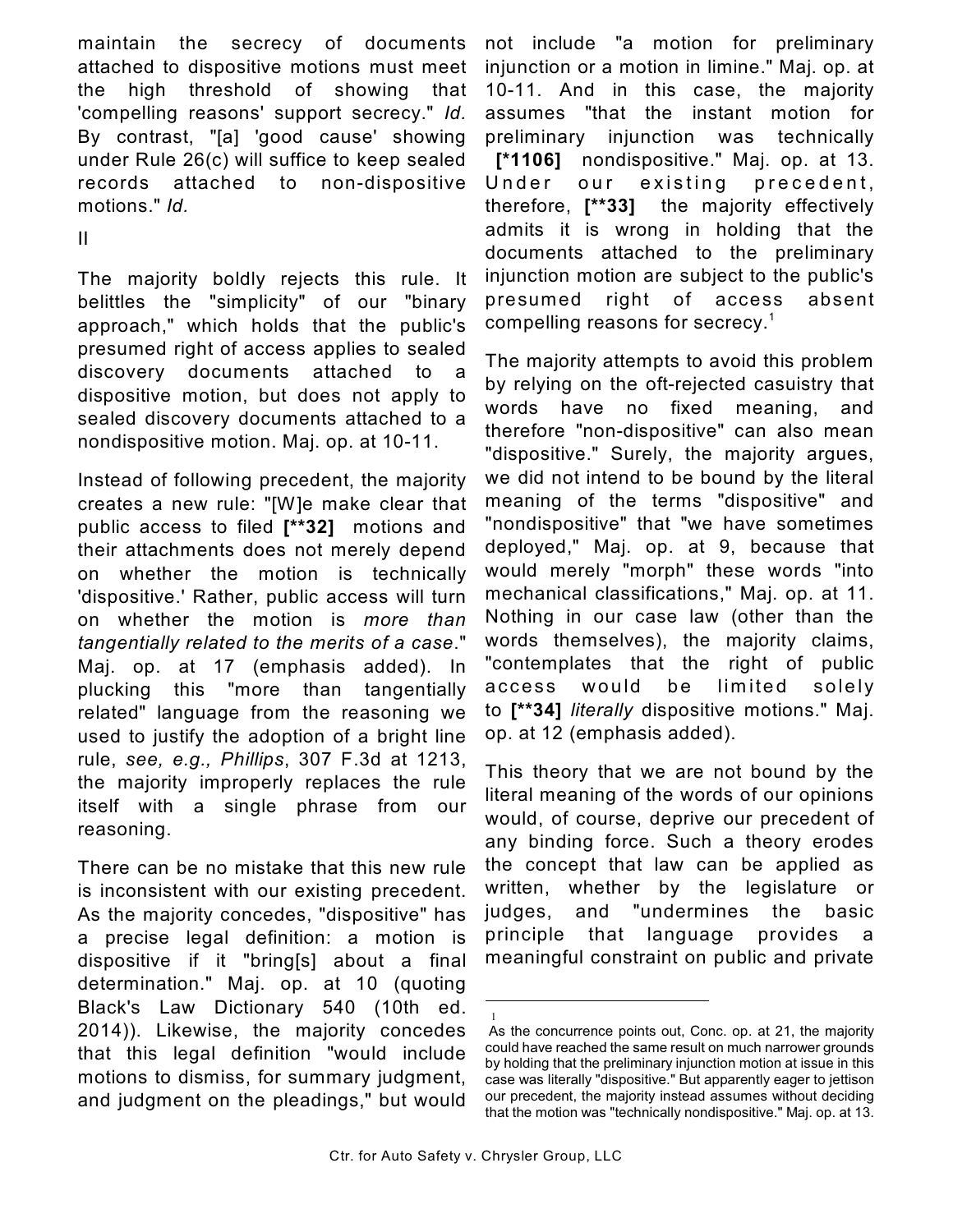conduct." *Trident Ctr. v. Conn. Gen. Life Ins. Co.*, 847 F.2d 564, 569 (9th Cir. 1988). But judges are bound not merely by "the reason and spirit of cases" but also by "the letter of particular precedents." *Hart v. Massanari*, 266 F.3d. 1155, 1170 (9th Cir. 2001) (internal quotation marks omitted). While we have the authority to distinguish precedent on a principled basis, we are not free to ignore the literal meaning of our rulings, even when the panel believes the precedent is "unwise or incorrect." *Hart*, 266 F.3d at 1170; *see also, e.g., United States v. Contreras*, 593 F.3d 1135, 1136 (9th Cir. 2010) (en banc) (reversing a three-judge panel for overruling binding circuit precedent that was not clearly irreconcilable with intervening higher authority.) Moreover, we are bound by our precedent even if every other circuit has rejected our view. *See Al Ramahi v. Holder*, 725 F.3d 1133, 1138 n.2 (9th Cir. 2013) (noting that "[n]early all our sister circuits have rejected" our interpretation of the Real ID Act, but "in the absence of any intervening **[\*\*35]** higher authority we are bound by" our prior opinion.).<sup>2</sup> By intentionally disregarding the language "we have sometimes deployed," Maj. op. at 9, the majority has flouted this most basic, fundamental principle.

The majority's claim that we have previously rejected a literal interpretation of the word "dispositive" does not withstand examination. For instance, *In re Midland National Life Insurance Co. Annuity Sales Practices Litigation*, 686 F.3d 1115 (9th Cir. 2012), *see* Maj. op. at 15-16, did not purport to overrule our distinction between dispositive and nondispositive filings. Rather, it deemed the expert reports filed "in connection with" pending summary judgment motions, *id.* at 1120, as being

2 For this reason, the out-of-circuit cases relied on by the majority, Maj. op. at 14-15, are entirely irrelevant.

equivalent to attachments to those motions. Because it is undisputed that **[\*1107]** summary judgment motions are dispositive, the panel concluded that the attached reports did not "fall into the exception to the presumption of public access" which applies to judicial records attached to a non-dispositive motion.

Nor does our interpretation of the Federal Magistrates Act, 28 U.S.C. § 636, support the majority's approach. *See* Maj. op. at 17 n.8. Section 636(b) authorizes a magistrate judge to "hear and determine any pretrial matter pending **[\*\*36]** before the court, *except* a motion for injunctive relief, for judgment on the pleadings, for summary judgment, to dismiss or quash an indictment or information made by the defendant, to suppress evidence in a criminal case, to dismiss or to permit maintenance of a class action, to dismiss for failure to state a claim upon which relief can be granted, and to involuntarily dismiss an action." *Id.* § 636(b)(1)(A) (emphasis added). In passing, we have referred to the category of motions listed in the exceptions to a magistrate judge's jurisdiction as "dispositive motions." Thus we have noted that the Federal Magistrates Act "provides that certain matters (for example, nondispositive pretrial matters) may be referred to a magistrate judge for decision, while certain other matters (such as casedispositive motions [and] petitions for writs of habeas corpus) may be referred only for evidentiary hearing, proposed findings, and recommendations." *Flam v. Flam*, 788 F.3d 1043, 1046 (9th Cir. 2015) (quoting *United States v. Reyna—Tapia*, 328 F.3d 1114, 1118 (9th Cir. 2003) (en banc)) (internal quotation marks omitted). But we have never addressed the question whether a preliminary injunction motion constitutes a case-dispositive motion for purposes of the Federal Magistrates Act—let alone for purposes **[\*\*37]** of the public's presumed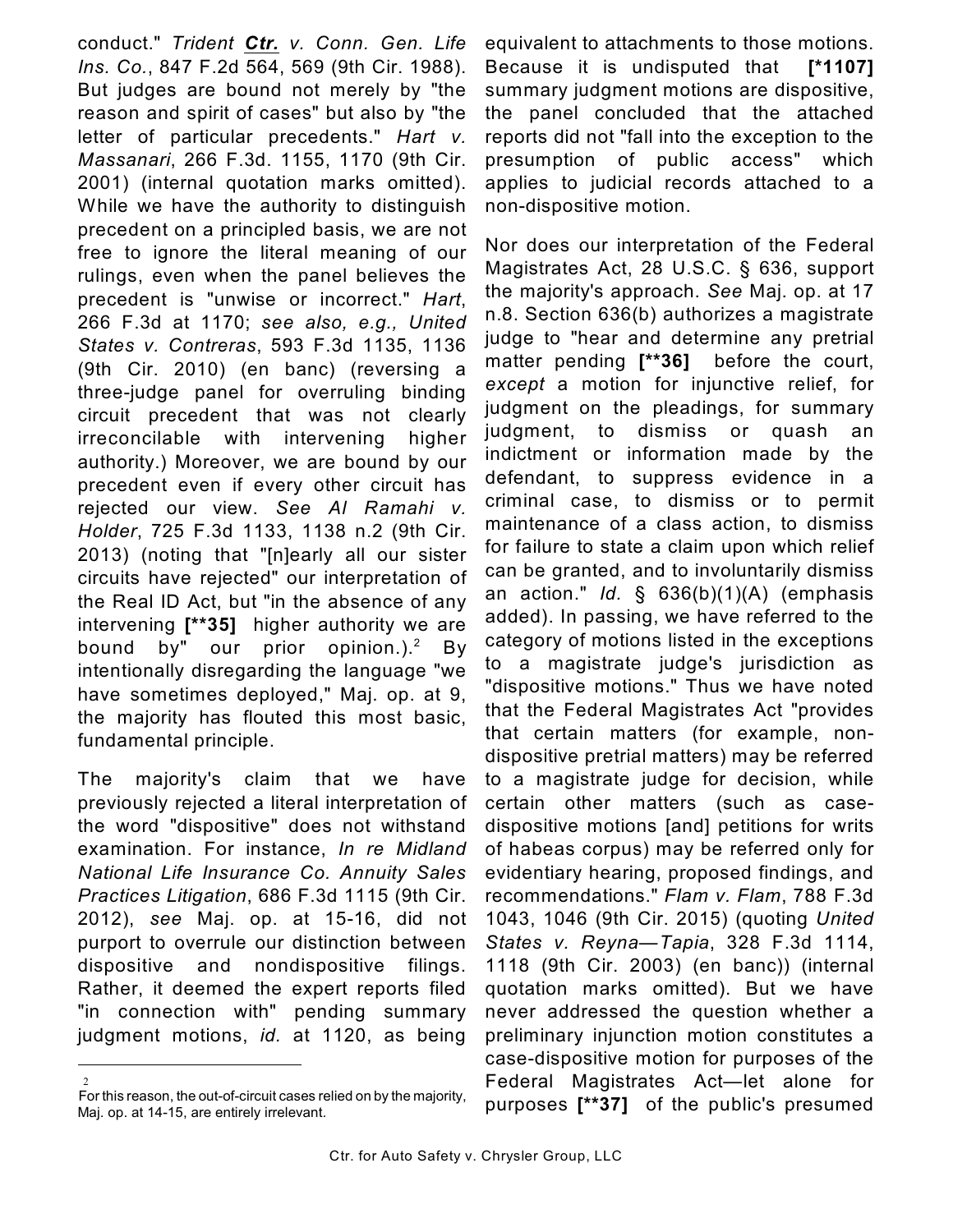right of access—nor would we have occasion to do so, because the Act precludes a magistrate judge from ruling on such a motion regardless of how it is characterized.

III

In reality, the majority's only rationale for disregarding our precedent is policy: the majority prefers to strike a different balance between the common law right of public access and the protections provided by Rule 26. According to the majority, the key policy concern here is that a motion for preliminary injunction is very important. Such a motion may "test the boundaries of equal protection," "police the separation of powers in times of domestic and global instability," and "may even, as a practical matter, determine the outcome of a case," Maj. op at 13, 16. Therefore, according to the majority, treating a nondispositive motion for preliminary injunction the same as a summary judgment motion would be incongruous, and "[n]either our case law nor the strong principles of public access to the courts supports such incongruity." Maj. op. at 13-14.

As a threshold matter, even if the policy judgment embodied in our precedent were wrong, the majority would still be bound by it. *See Hart*, 266 F.3d at 1170. But there are many policy reasons **[\*\*38]** to reject the rule the majority invents today. For one, the majority's "more than tangentially related" test has no discernible meaning. A bright line distinction between dispositive and nondispositive orders is easy to administer, while district courts will have no framework for deciding what quantum of relatedness is more than tangential. The majority's ill-defined standard is certainly no improvement for the district courts that the majority claims have "struggled" with our rule. Maj. op. at 5 n.2. The district courts that have declined to follow our rule

have simply adopted an alternate **[\*1108]** bright line rule, holding that motions for preliminary injunctions are per se deemed dispositive in the sealing context.<sup>3</sup> The majority rejects even this rule—which at least purports to follow our precedent—in favor of an ink blot test.

More important, the majority's rule upsets the balance between the common law right of access and Rule 26 that we have developed. As *Rhinehart* explained, **[\*\*39]** "[i]t is clear from experience that pretrial discovery by depositions and interrogatories has a significant potential for abuse," because, among other things, it "may seriously implicate privacy interests of litigants and third parties" if litigants obtain information that "if publicly released could be damaging to reputation and privacy." 467 U.S. at 34-35. For this reason, despite the "extent of the impairment of First Amendment rights that a protective order" may cause, *id.* at 32, the Court concluded that "[t]he government clearly has a substantial interest in preventing this sort of abuse of its processes," *id.* at 35.

Recognizing the competing considerations between the common law right of access and the policy goals embodied in Rule 26, we struck an appropriate balance between the two. As we explained, there are "good reasons to distinguish between dispositive and non-dispositive motions." *Kamakana*, 447 F.3d at 1179 (quoting *Foltz*, 331 F.3d at 1135). We noted that "the public has less of a need for access to court records attached only to non-dispositive motions,"

<sup>3</sup> *See, e.g., Selling Source, LLC v. Red River Ventures, LLC*, 2011 U.S. Dist. LEXIS 49664, 2011 WL 1630338, at \*5 (D. Nev. Apr. 29, 2011) ("[R]equests for preliminary injunctive relief should be treated as dispositive motions for purposes of sealing court records."); *Yountville Investors, LLC v. Bank of Am., N.A.*, 2009 U.S. Dist. LEXIS 16516, 2009 WL 411089, at \*2 (W.D. Wash. Feb. 17, 2009) ("A motion for a preliminary injunction is treated as a dispositive motion under these rules.").